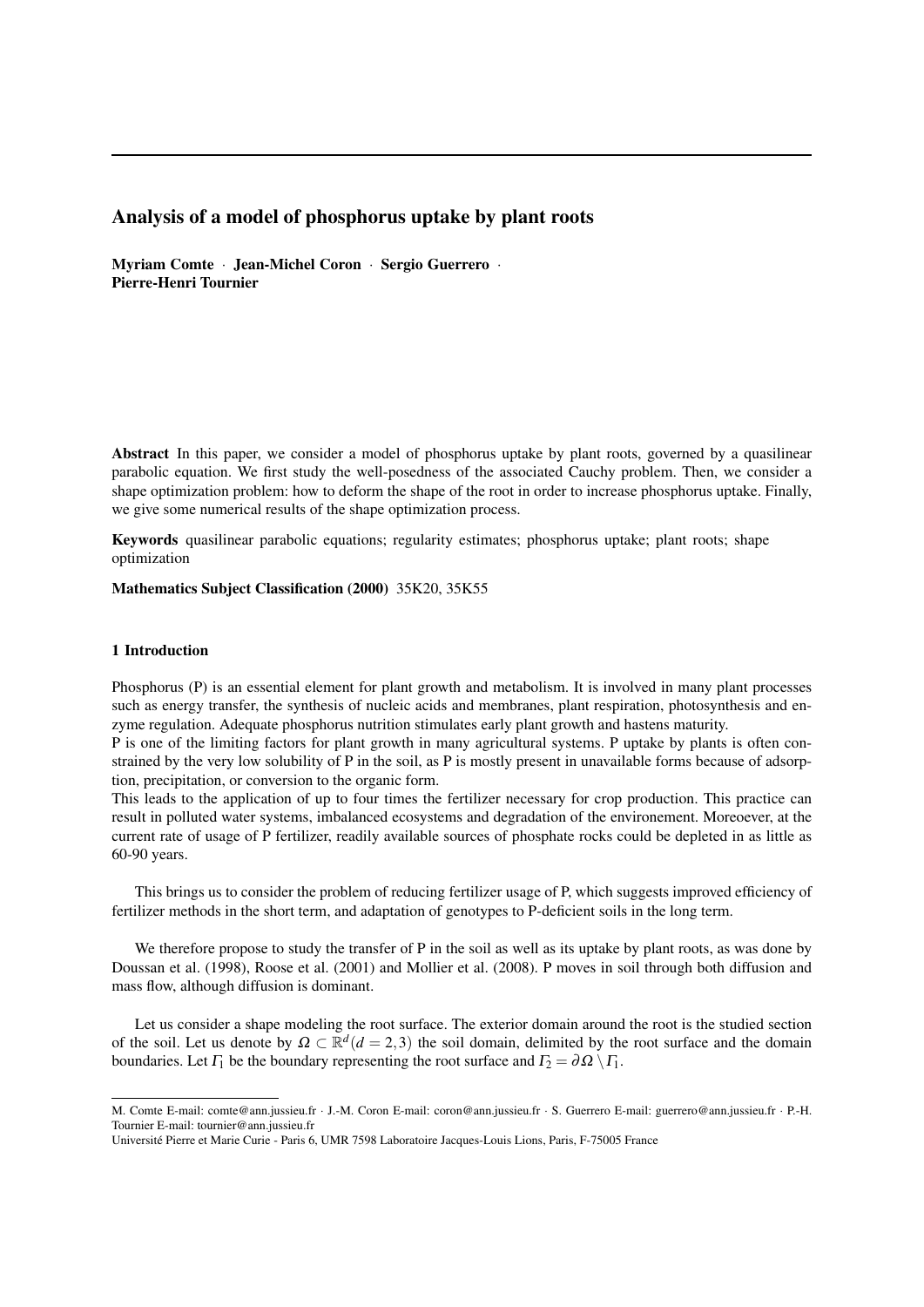

Fig. 1 Configuration of the domain

Let  $T > 0$  be given and  $I = [0, T]$ . The evolution of the concentration *c* of P in the soil is governed by the following convection-diffusion equation:

<span id="page-1-0"></span>
$$
\begin{cases}\n\partial_t(\theta c + \varphi(c)) = \text{div}\left(A\nabla c - \mathbf{q}c\right) - R & \text{in } I \times \Omega, \\
\alpha h(c) = -(A\nabla c - \mathbf{q}c) \cdot \mathbf{n} & \text{on } I \times \Gamma_1, \\
0 = (A\nabla c - \mathbf{q}c) \cdot \mathbf{n} & \text{on } I \times \Gamma_2 = I \times (\partial \Omega \setminus \Gamma_1), \\
c(0, x) = c^0(x) & \text{in } \Omega,\n\end{cases}
$$
\n(1.1)

where

- n is the unit outward normal to the boundary of the domain,
- $-c<sup>0</sup>$  is the initial P concentration,
- *A* is the diffusion coefficient of P in the soil,
- $\theta$  is the volumetric water content,
- q is the groundwater flow,
- $-\varphi$  is an adsorption/desorption isotherm relating the amount of adsorbed P to the equilibrium concentration of P in solution; an example is the Freundlich adsorption isotherm [\(McGechan and Lewis 2002\)](#page-17-0), defined by:

$$
\varphi(c) = \kappa c^b \text{ for } c \in [0, +\infty), \ \kappa > 0 \ , \ b \in (0, 1),
$$

surface; an example is the Michaelis-Menten model [\(Barber 1984\)](#page-17-0), given by: – *h* is a model of enzyme kinetics, relating in this case the root uptake rate of P to its concentration at the root

$$
h(c) = \frac{F_m c}{K_m + c}
$$
 for  $c \in [0, +\infty)$ ,  $F_m > 0$ ,  $K_m > 0$ ,

- *R* represents additional optional source/sink terms to the system. We will only consider source terms, such as fertilizer application,
- $-\alpha$  is a parameter we introduce in order to obtain sufficient regularity of the boundary condition in the case  $\Gamma_1 \cap \Gamma_2 \neq 0$ :  $\alpha \in C^2(\partial \Omega)$  such that for  $x \in \partial \Omega$

$$
\begin{cases} 0 < \alpha(x) \le 1 & \text{on } \Gamma_1 \\ \alpha(x) = 0 & \text{on } \Gamma_2. \end{cases}
$$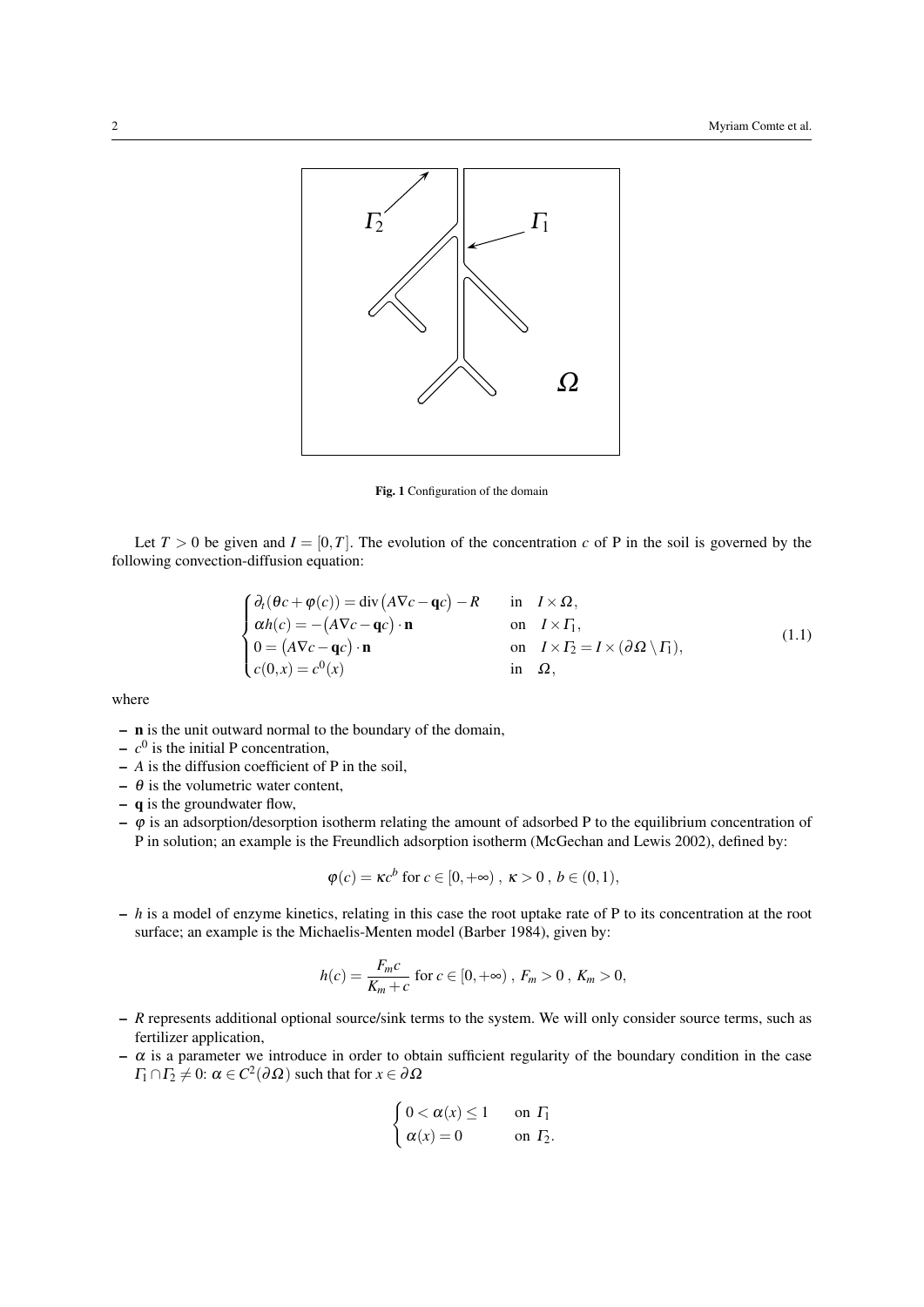We do not restrict ourselves to considering explicit forms for  $\varphi$  or  $h$ : we only use general properties of these functions throughout this paper.

Since  $\varphi$  is defined on  $[0, +\infty]$ , we consider positive solutions of problem [\(1.1\)](#page-1-0).

The paper is organized as follows: we first discuss existence and uniquess of solutions to problem [\(1.1\)](#page-1-0). Then we introduce a shape optimization method which enables us to modify the shape of the domain in order to maximize the amount of absorbed P.

For simplicity and clarity, we only take  $\alpha$  into account while proving existence and uniqueness of the solution, and we drop it later in the shape optimization study.

We begin by introducing some notations:

- *S* is the boundary of Ω,
- *Q* is the cylinder  $(0, T) \times Ω$ ,
- − *S*<sup>*T*</sup> is the lateral surface of *Q*: *S*<sup>*T*</sup> = {(*t*,*x*) | *t* ∈ [0,*T*], *x* ∈ *S*},
- $\theta^0(x) := \theta(0,x)$  for  $x \in \overline{\Omega}$ .

Let us make the following assumptions: hypotheses on *S*

$$
S \in C^{2+\beta},\tag{1.2}
$$

hypotheses on  $c^0$ 

$$
c^{0} \in C^{2+\beta}(\overline{\Omega}), c^{0} > 0,
$$
  
\n
$$
(A\nabla c^{0} - \mathbf{q}c^{0}) \cdot \mathbf{n} + h(c^{0}) = 0 \text{ on } \Gamma_{1},
$$
  
\n
$$
(A\nabla c^{0} - \mathbf{q}c^{0}) \cdot \mathbf{n} = 0 \text{ on } \Gamma_{2},
$$
\n(1.3)

hypotheses on  $\varphi$ 

<span id="page-2-0"></span>
$$
\varphi \in C^3((0, +\infty)), \varphi' > 0,
$$
\n
$$
(1.4)
$$

hypotheses on *A* hypotheses on  $\theta$ 

<span id="page-2-1"></span>
$$
A \in C^{1+\beta/2,2+\beta}(\overline{Q}), A_m \ge A(t, x) \ge A_0 > 0 \text{ in } \overline{Q},
$$
\n(1.5)

<span id="page-2-2"></span>
$$
\theta \in C^{1+\beta/2,2+\beta}(\overline{Q}), \ \theta_m \ge \theta(t,x) \ge \theta_0 > 0 \text{ in } \overline{Q}, \tag{1.6}
$$

hypotheses on *R*

<span id="page-2-3"></span>
$$
R \in C^{1+\beta/2,2+\beta}(\overline{Q}), R < 0 \text{ in } \overline{Q}, \tag{1.7}
$$

hypotheses on q

<span id="page-2-4"></span>
$$
q_i \in C^{1+\beta/2,2+\beta}(\overline{Q}), i = 1,..,d,
$$
\n(1.8)

let us extend  $h$  to  $\mathbb R$  so that

$$
h \in C^{2}(\mathbb{R}), h(0) = 0, \|h\|_{L^{\infty}(\mathbb{R})} + \|h'\|_{L^{\infty}(\mathbb{R})} + \|h''\|_{L^{\infty}(\mathbb{R})} \leq C_{h}.
$$
\n(1.9)

Here and in the sequel,

<span id="page-2-6"></span>
$$
\beta \in (0,1). \tag{1.10}
$$

### <span id="page-2-5"></span>2 A priori estimates

In this section, we derive upper and lower bounds for the solutions of problem  $(1.1)$  $(1.1)$  $(1.1)$  in the space  $C^{1,2}(\overline{Q})$ . Let *c* be a solution of problem ([1](#page-1-0).1) in the space  $C^{1,2}(\overline{Q})$ ,  $c \ge 0$  in  $\overline{Q}$ .

• Estimate from below:

Let  $\varepsilon > 0$ , and let  $T' = \max\{t \in [0, T] \mid c \ge \varepsilon \text{ in } [0, T'] \times \overline{\Omega}\}.$ We now find a lower bound for *c* in  $[0, T'] \times \Omega$ .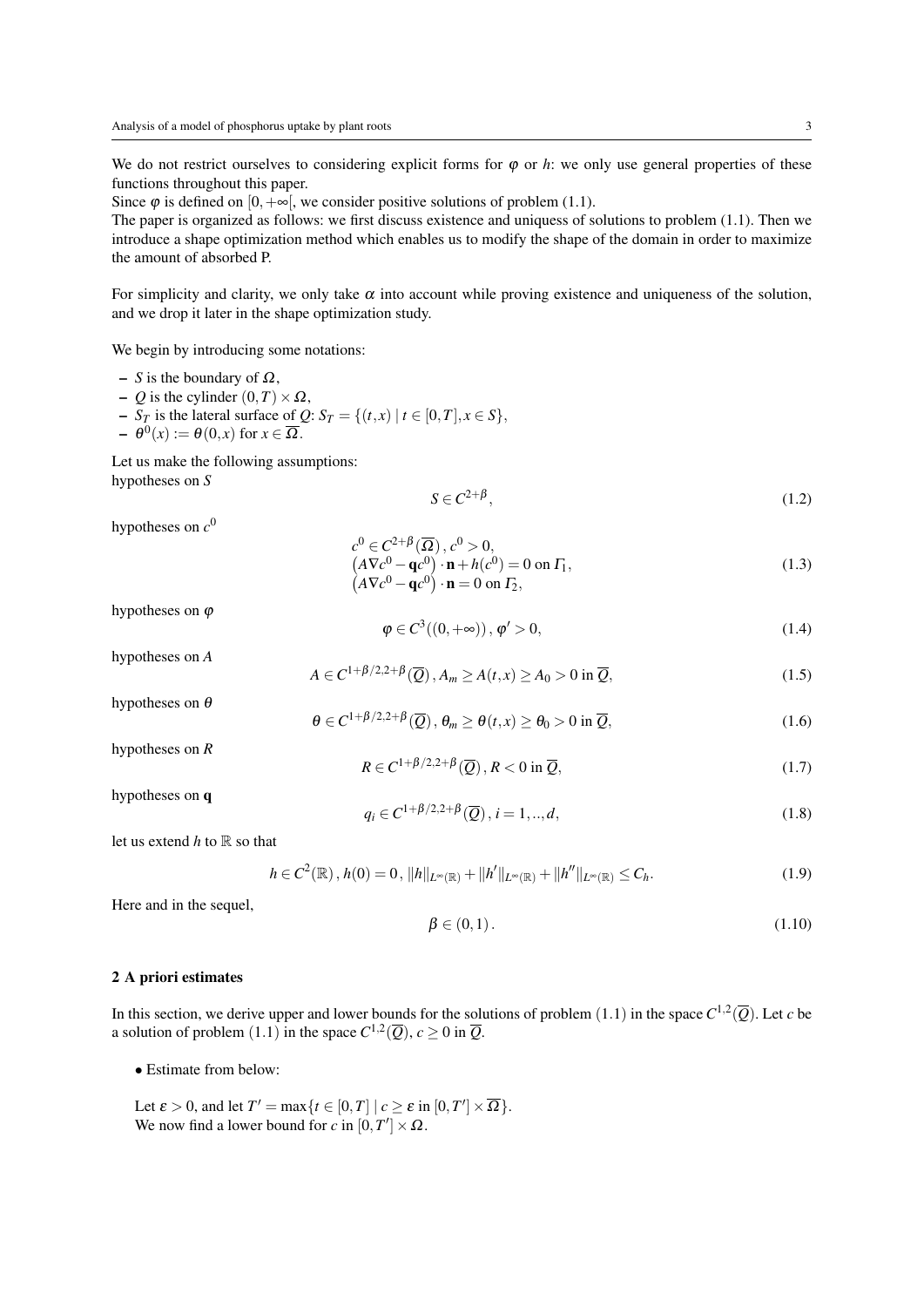Let us introduce the following function

$$
\hat{c}(t,x) := \delta e^{-Kt}\hat{c}_0(x), \quad (t,x) \in \mathcal{Q},\tag{2.1}
$$

where  $\delta, K > 0$  are chosen below and where  $\hat{c}_0 \in C^2(\overline{\Omega})$  is a strictly positive function satisfying

$$
A_0 \frac{\partial \hat{c}_0}{\partial n} < -\|\mathbf{q}\|_{L^\infty(Q)} \hat{c}_0(x) - (h'(0) + 1)\hat{c}_0(x) \quad \forall x \in S,\tag{2.2}
$$

and

<span id="page-3-0"></span>
$$
0 < \hat{c}_0(x) < 1 \quad \forall x \in \overline{\Omega}.\tag{2.3}
$$

Choosing now *K* large enough and  $\delta$  small enough,  $\hat{c}$  satisfies

$$
\begin{cases}\n\theta \hat{c}_t - \operatorname{div} (A \nabla \hat{c} - \mathbf{q} \hat{c}) + R + \theta_t \hat{c} < 0 \text{ in } \mathcal{Q}, \\
A \frac{\partial \hat{c}}{\partial n} < (\mathbf{q} \cdot \mathbf{n}) \hat{c} - \alpha h(\hat{c}) \qquad \text{on } S_T, \\
\hat{c}(0, x) < c^0(x) \qquad \text{in } \overline{\Omega}.\n\end{cases} \tag{2.4}
$$

Since  $\varphi' \geq 0$ , we can see that

$$
(\theta + \varphi'(\hat{c}))\hat{c}_t - \text{div}\left(A\nabla\hat{c} - \mathbf{q}\hat{c}\right) + R + \theta_t\hat{c} < 0 \quad \text{in} \quad Q. \tag{2.5}
$$

We now apply a comparison principle which results from the following theorem:

**Theorem 1 [\(Friedman \(1964\),](#page-17-0) Theorem 17 p. 53)** Let v and w be two continuous functions in  $\overline{Q}$ , and let the *first t-derivative and the first two x-derivatives of v,w be continuous in*  $\overline{Q}$ *. Let*  $F(t,x,p,p_i,p_{ij})$  $(i,j=1,...,d)$  *be a continuous function together with its first derivatives with respect to the phk in a domain E containing the closure of the set of points* (*t*, *x*, *p*, *p<sup>i</sup>* , *pi j*) *where*

$$
(t,x)\in Q,\ p\in (v(t,x),w(t,x)),\ p_i\in \left(\frac{\partial v(t,x)}{\partial x_i},\frac{\partial w(t,x)}{\partial x_i}\right),\ p_{ij}\in \left(\frac{\partial^2 v(t,x)}{\partial x_i\partial x_j},\frac{\partial^2 w(t,x)}{\partial x_i\partial x_j}\right);
$$

*here*  $(a,b)$  *denotes the interval connecting a to b. Assume also that*  $(\partial F/\partial p_{hk})$  *is a positive semidefinite matrix. If*

$$
\begin{cases}\n\frac{\partial v}{\partial t} > F\left(t, x, v, \frac{\partial v}{\partial x_i}, \frac{\partial^2 v}{\partial x_i \partial x_j}\right) & \text{in } Q, \\
\frac{\partial w}{\partial t} \le F\left(t, x, w, \frac{\partial w}{\partial x_i}, \frac{\partial^2 w}{\partial x_i \partial x_j}\right) & \text{in } Q, \\
v(0, x) > w(0, x) & \text{on } \overline{\Omega}, \\
\frac{\partial v}{\partial n} + \gamma(t, x, v) > \frac{\partial w}{\partial n} + \gamma(t, x, w) & \text{on } S_T,\n\end{cases} \tag{2.6}
$$

*for some function*  $\gamma$ *, then also*  $v > w$  *in Q.* 

We have

$$
\begin{cases} c_t = (\theta + \varphi'(c))^{-1} (\text{div} (\mathbf{A} \nabla c - \mathbf{q}c) - \mathbf{R}) - \theta_t c & \text{in} \quad [0, T'] \times \Omega, \\ \mathbf{A} \nabla c \cdot \mathbf{n} = (\mathbf{q} \cdot \mathbf{n}) c - \alpha h(c) & \text{on} \quad [0, T'] \times S, \end{cases}
$$
(2.7)

and

$$
\begin{cases} \n\hat{c}_t < (\theta + \varphi'(\hat{c}))^{-1} (\text{div} \left( A \nabla \hat{c} - \mathbf{q} \hat{c} \right) - R) - \theta_t \hat{c} & \text{in} \quad [0, T'] \times \Omega, \\ \nA \nabla \hat{c} \cdot \mathbf{n} < (\mathbf{q} \cdot \mathbf{n}) \hat{c} - \alpha h(\hat{c}) & \text{on} \quad [0, T'] \times S. \n\end{cases} \tag{2.8}
$$

Moreover,  $\hat{c}(0, x) < c(0, x)$  in  $\overline{\Omega}$ .

It is easy to see that in our case *F* satisfies the hypotheses of Theorem [1](#page-3-0) thanks to [\(1.4\)](#page-2-0), [\(1.5\)](#page-2-1), [\(1.6\)](#page-2-2), [\(1.7\)](#page-2-3) and [\(1.8\)](#page-2-4).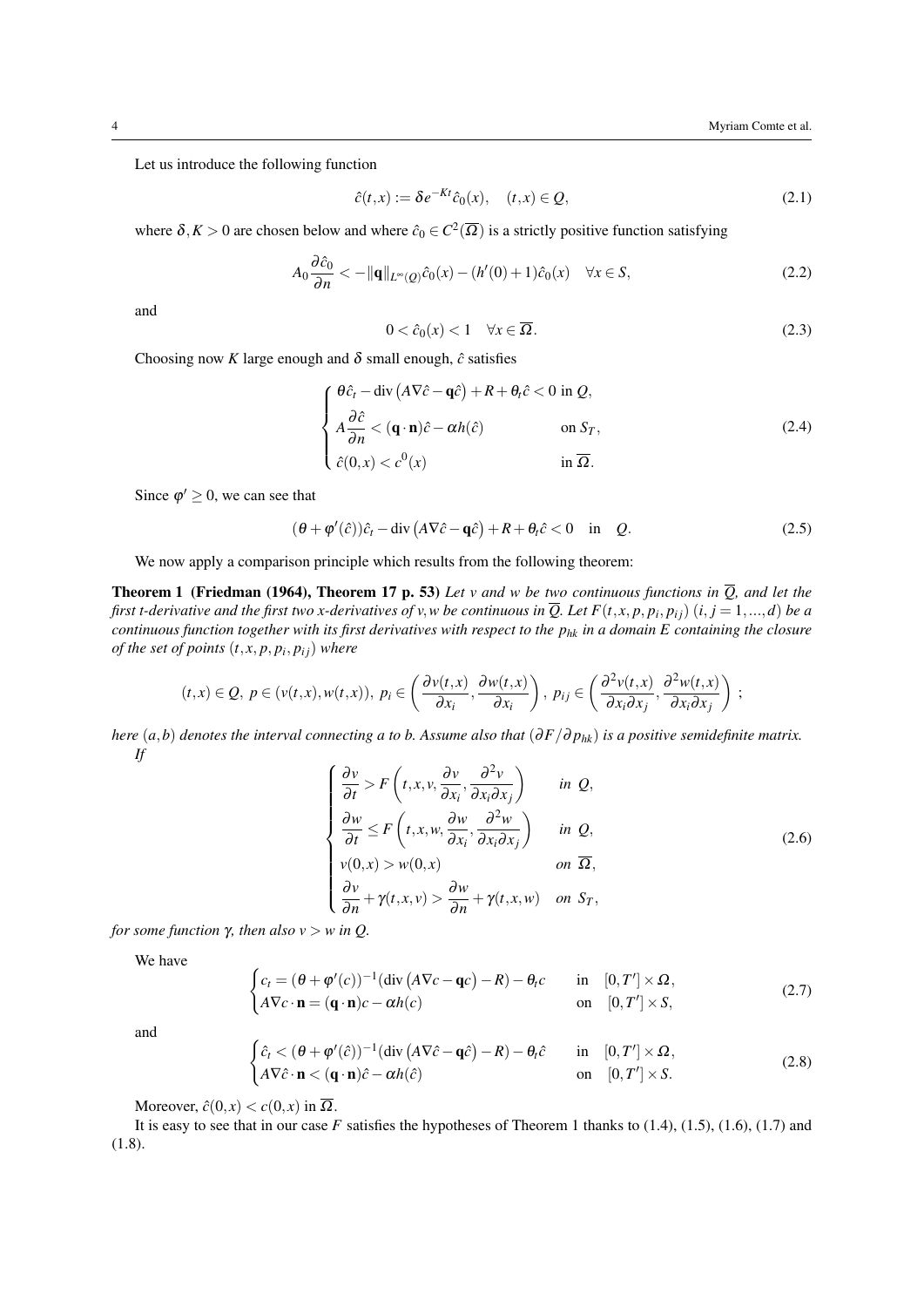Thus, we can apply Theorem [1](#page-3-0) to *c* and  $\hat{c}$  in  $[0, T'] \times \Omega$  in order to deduce that

$$
c > \hat{c} \ge \delta e^{-KT} \min_{x \in \overline{\Omega}} \hat{c}_0(x) > 0 \quad \text{in} \quad [0, T'] \times \Omega. \tag{2.9}
$$

We proved that for every  $\varepsilon > 0$ , we have  $c > \delta e^{-KT} \min_{\varepsilon \in \mathbb{R}^m}$  $\min_{x \in \overline{\Omega}} \hat{c}_0(x)$  in  $[0, T'] \times \Omega$ , with  $T' = \max\{t \in [0, T] \mid c \ge \varepsilon\}$ 

in  $[0,T']\times\overline{\Omega}$ . Note that the lower bound is independent of the choice of  $\varepsilon$ . Then, it is easy to see that if we take  $\varepsilon$  small enough and we suppose that  $T' < T$ , by a continuity argument  $(c \in C^{1,2}(\overline{Q}))$  we obtain that  $c \ge \varepsilon$  in  $[0, T' + \delta t] \times \overline{\Omega}$  for some  $\delta t > 0$ , which leads to a contradiction. Thus  $T' = T$ , and we can conclude that

$$
c > \delta e^{-KT} \min_{x \in \overline{\Omega}} \hat{c}_0(x) > 0 \quad \text{in} \quad Q. \tag{2.10}
$$

• Estimate from above:

Let  $\check{c}_0 \in C^2(\overline{\Omega})$  satisfy

$$
A_0 \frac{\partial \check{c}_0}{\partial n} > ||\mathbf{q}||_{L^{\infty}(Q)} \check{c}_0(x) \quad \forall x \in S,
$$
\n(2.11)

and

$$
||c^0||_{L^{\infty}(\Omega)} < \check{c}_0(x) < ||c^0||_{L^{\infty}(\Omega)} + 1 \quad \forall x \in \overline{\Omega}.
$$
 (2.12)

Let us define

$$
\check{c}(t,x) := e^{\lambda t} \check{c}_0(x), \quad (t,x) \in \mathcal{Q}, \tag{2.13}
$$

for  $\lambda > 0$ . Then, for  $\lambda$  large enough it is clear that

$$
\theta \check{c}_t - \operatorname{div} (A \nabla \check{c} - \mathbf{q} \check{c}) + R + \theta_t \check{c} > 0 \quad \text{in} \quad Q,
$$
\n(2.14)

which means that

$$
(\theta + \varphi'(\breve{c}))\breve{c}_t - \text{div}\left(A\nabla\breve{c} - \mathbf{q}\breve{c}\right) + R + \theta_t\breve{c} > 0 \quad \text{in} \quad Q. \tag{2.15}
$$

We have

$$
\begin{cases} c_t = (\theta + \varphi'(c))^{-1} (\text{div} (\mathbf{A} \nabla c - \mathbf{q}c) - \mathbf{R}) - \theta_t c & \text{in } \mathbf{Q}, \\ \mathbf{A} \nabla c \cdot \mathbf{n} = (\mathbf{q} \cdot \mathbf{n}) c - \alpha h(c) & \text{on } S_T, \end{cases}
$$
(2.16)

and

$$
\begin{cases} \check{c}_t > (\theta + \varphi'(\check{c}))^{-1} (\text{div} (A \nabla \check{c} - \mathbf{q} \check{c}) - R) - \theta_t \check{c} & \text{in } Q, \\ A \nabla \check{c} \cdot \mathbf{n} > (\mathbf{q} \cdot \mathbf{n}) \check{c} - \alpha h(\check{c}) & \text{on } S_T. \end{cases}
$$
(2.17)

Moreover,  $\check{c}(0, x) > c(0, x)$  in  $\overline{\Omega}$ . Since we know that  $c > \delta e^{-KT} \min_{\alpha}$  $\min_{x \in \overline{\Omega}} \hat{c}_0(x)$  in *Q*, we can now apply Theorem [1](#page-3-0) to *c* and  $\check{c}$  in *Q* to deduce that

$$
c(t,x) < \check{c}(t,x), \quad (t,x) \in \mathcal{Q}.
$$

Thus, we can conclude that there exist *cmin*, *cmax* such that

$$
0 < c_{\min} \le c(t, x) \le c_{\max}, \quad (t, x) \in \mathcal{Q}.\tag{2.18}
$$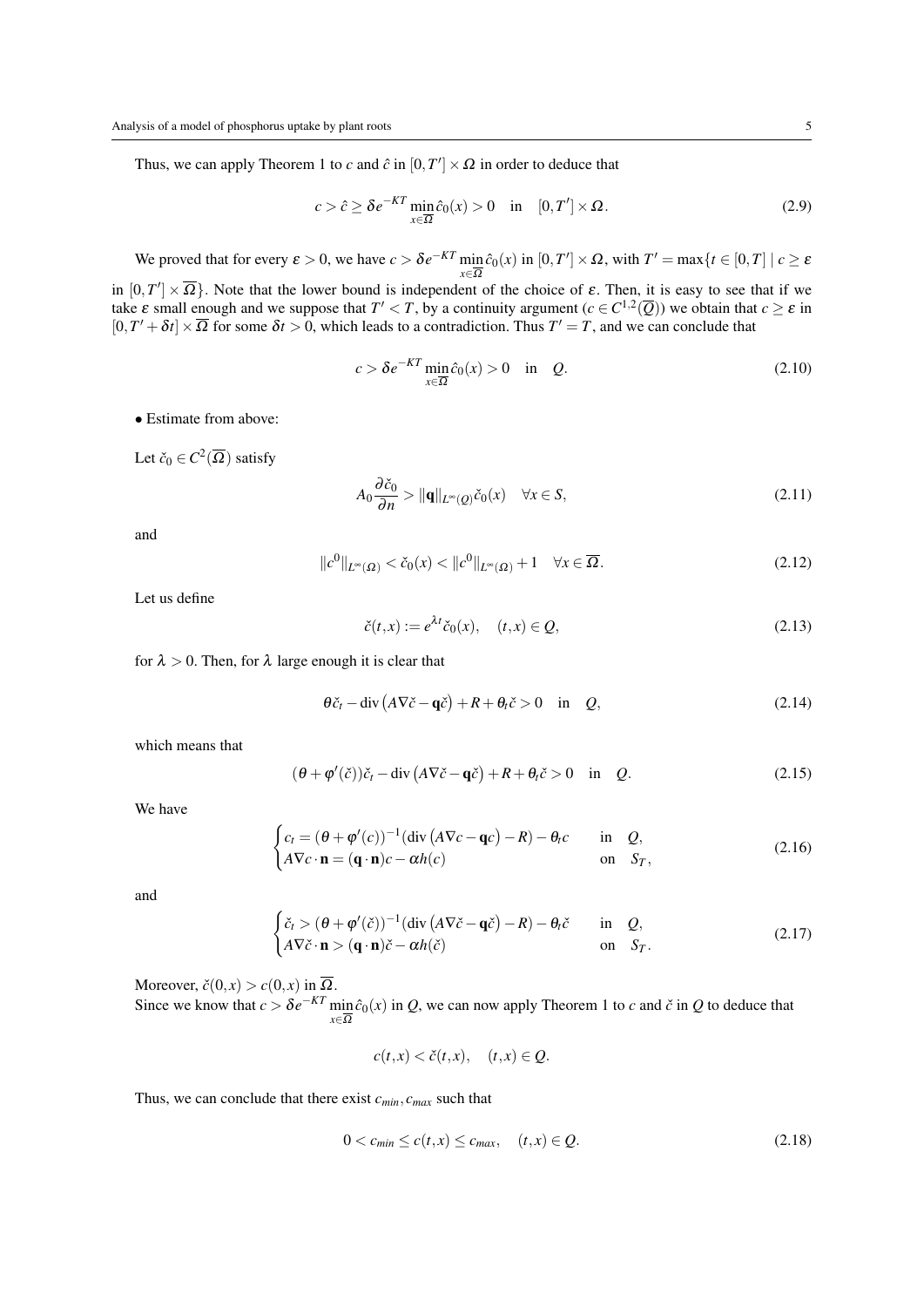# <span id="page-5-3"></span> $3$  Uniqueness of solutions in  $C^{1,2}(\overline{Q})$

In this section, we prove the uniqueness of solutions of problem [\(1.1\)](#page-1-0) in the space  $C^{1,2}(\overline{Q})$ . Let  $c_1, c_2$  be two solutions of [\(1.1\)](#page-1-0) belonging to  $C^{1,2}(\overline{Q})$ . From section [2,](#page-2-5) we know that

<span id="page-5-0"></span>
$$
0 < c_{min} \le c_1(t, x), c_2(t, x) \le c_{max}, \quad (t, x) \in Q. \tag{3.1}
$$

Let us multiply the equation satisfied by  $c_1 - c_2$  by  $c_1 - c_2$ , integrate in  $\Omega$  and integrate by parts. This yields:

<span id="page-5-1"></span>
$$
\frac{1}{2}\frac{d}{dt}\int_{\Omega}(\theta+\varphi'(c_1))|c_1-c_2|^2dx-\frac{1}{2}\int_{\Omega}(-\theta_t+\varphi''(c_1)c_{1,t})(c_1-c_2)^2dx \n+\int_{\Omega}(\varphi'(c_1)-\varphi'(c_2))(c_1-c_2)c_{2,t}dx+\int_{\Omega}A|\nabla c_1-\nabla c_2|^2dx \n-\int_{\Omega}\mathbf{q}\cdot\nabla(c_1-c_2)(c_1-c_2)dx-\int_{\partial\Omega}A\frac{\partial}{\partial n}(c_1-c_2)(c_1-c_2)d\sigma \n+\int_{\partial\Omega}(\mathbf{q}\cdot n)(c_1-c_2)^2d\sigma=0.
$$
\n(3.2)

We use that  $\theta_t \in L^{\infty}(\Omega \times (0,T))$  (see [\(1.6\)](#page-2-2)),  $\varphi''(c_1) \in L^{\infty}(\Omega \times (0,T))$  (thanks to [\(1.4\)](#page-2-0) and [\(3.1\)](#page-5-0)) and  $\mathbf{q} \in L^{\infty}(\Omega \times (0,T))$ . We obtain:

$$
\frac{1}{2}\frac{d}{dt}\int_{\Omega}(\theta+\varphi'(c_1))|c_1-c_2|^2dx+\int_{\Omega}A|\nabla c_1-\nabla c_2|^2dx
$$
\n
$$
\leq K\left(\int_{\Omega}(1+|c_{1,t}|+|c_{2,t}|)|c_1-c_2|^2+\int_{\Gamma_1}|c_1-c_2|^2d\sigma\right).
$$
\n(3.3)

Here, we have also used that  $|\alpha h(c_1) - \alpha h(c_2)| \le K |c_1 - c_2|$  and the same property for  $\varphi'$ .

• We estimate the first term in the right-hand side:

$$
\left| \int_{\Omega} |c_1 - c_2|^2 (|c_{1,t}| + |c_{2,t}|) dx \right| \leq (||c_{1,t}||_{L^2(\Omega)} + ||c_{2,t}||_{L^2(\Omega)}) ||c_1 - c_2||^2_{L^4(\Omega)}.
$$

Using that

$$
||f||_{L^{4}(\Omega)} \leq ||f||_{L^{2}(\Omega)}^{1/4} ||f||_{L^{6}(\Omega)}^{3/4},
$$

we deduce that

$$
\left| \int_{\Omega} |c_1 - c_2|^2 (|c_{1,t}| + |c_{2,t}|) dx \right|
$$
  
\n
$$
\leq (||c_{1,t}||_{L^2(\Omega)} + ||c_{2,t}||_{L^2(\Omega)}) ||c_1 - c_2||_{L^2(\Omega)}^{1/2} ||c_1 - c_2||_{L^6(\Omega)}^{3/2}.
$$

Using now Young's inequality (for parameters 4 and 4/3), we obtain, for every  $\varepsilon \in [0,1]$  there exists  $K_{\varepsilon}$  such that

$$
\left| \int_{\Omega} |c_1 - c_2|^2 (|c_{1,t}| + |c_{2,t}|) dx \right|
$$
  
\n
$$
\leq K_{\varepsilon} (\|c_{1,t}\|_{L^2(\Omega)}^4 + \|c_{2,t}\|_{L^2(\Omega)}^4) \|c_1 - c_2\|_{L^2(\Omega)}^2 + \varepsilon \|c_1 - c_2\|_{L^6(\Omega)}^2.
$$

From the continuous injection  $H^1(\Omega) \hookrightarrow L^6(\Omega)$  (recall that  $d = 2,3$ ), we get

<span id="page-5-2"></span>
$$
\left| \int_{\Omega} |c_1 - c_2|^2 (1 + |c_{1,t}| + |c_{2,t}|) dx \right|
$$
\n
$$
\leq K'_{\varepsilon} (1 + ||c_{1,t}||_{L^2(\Omega)}^4 + ||c_{2,t}||_{L^2(\Omega)}^4) ||c_1 - c_2||_{L^2(\Omega)}^2 + \varepsilon ||c_1 - c_2||_{H^1(\Omega)}^2,
$$
\n(3.4)

where  $K'_{\varepsilon}$  does not depend on  $K_{\varepsilon}$ .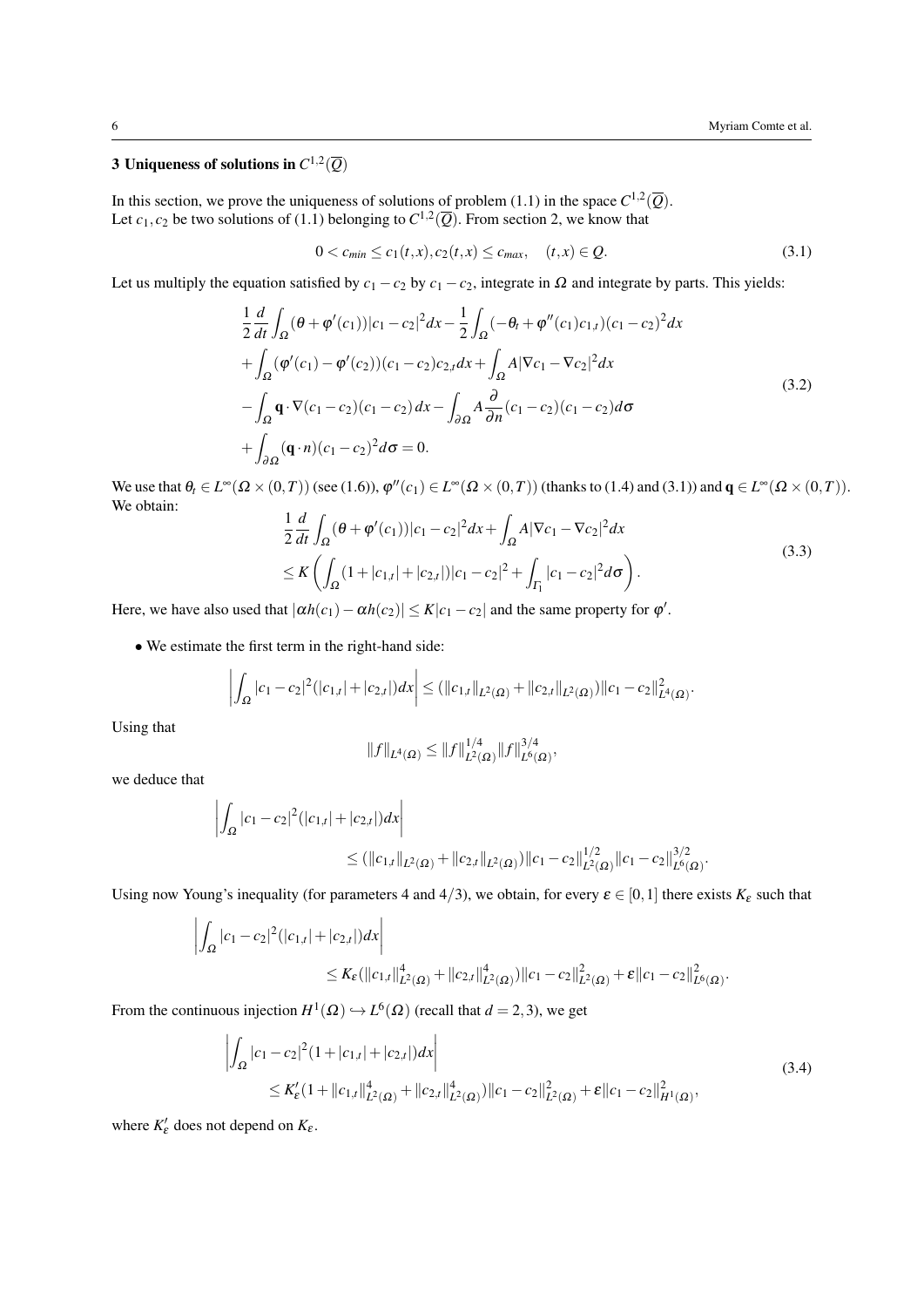• For the second term in the right-hand side of [\(3.2\)](#page-5-1), we consider a function  $\rho \in C^2(\overline{\Omega})$  satisfying  $\frac{\partial \rho}{\partial n} \ge 1$  on *S*. Then,

$$
\int_{\partial\Omega} \frac{\partial \rho}{\partial n} |c_1 - c_2|^2 d\sigma = 2 \int_{\Omega} (\nabla \rho \cdot \nabla (c_1 - c_2)) (c_1 - c_2) dx + \int_{\Omega} \Delta \rho (c_1 - c_2)^2 dx.
$$

From Young's inequality, we easily deduce that for every  $\varepsilon \in [0,1]$  there exists  $K_{\varepsilon}$  such that

$$
\int_{\Gamma_1} |c_1 - c_2|^2 d\sigma \leq K_{\varepsilon} ||c_1 - c_2||_{L^2(\Omega)}^2 + \varepsilon ||\nabla (c_1 - c_2)||_{L^2(\Omega)}^2.
$$

Putting this together with  $(3.4)$  and using  $(1.4)$ ,  $(1.5)$  and  $(1.6)$ , we find

$$
\frac{1}{2}\frac{d}{dt}\int_{\Omega}(\theta+\varphi'(c_1))|c_1-c_2|^2dx + \int_{\Omega}A|\nabla c_1-\nabla c_2|^2dx
$$
\n
$$
\leq K_{\varepsilon}\theta_0^{-1}(1+\|c_{1,t}\|_{L^2(\Omega)}^4 + \|c_{2,t}\|_{L^2(\Omega)}^4)\int_{\Omega}(\theta+\varphi'(c_1))|c_1-c_2|^2dx
$$
\n
$$
+\varepsilon\int_{\Omega}A|\nabla c_1-\nabla c_2|^2dx.
$$
\n(3.5)

Finally, taking  $\varepsilon > 0$  small enough and using Gronwall's Lemma, we deduce that  $c_1 = c_2$ .

# 4 Existence and uniqueness of solutions in  $C^{1+\beta/2,2+\beta}(\overline{Q})$

Recall that  $\beta \in (0,1)$  is fixed [\(1.10\)](#page-2-6).

In order to apply an existence and uniqueness theorem we need to define a new problem by truncating the function  $\varphi$ :

Let us define  $\varphi_M$  as follows, with  $M := \begin{pmatrix} M_1 \\ M_2 \end{pmatrix}$ *M*<sup>2</sup>  $\Big)$ ,  $0 < M_1 < M_2$ :

<span id="page-6-0"></span>
$$
\begin{cases}\n\varphi_M(c) = \varphi(c) \text{ for } M_1 \le c \le M_2, \\
\varphi_M(c) = -\varepsilon_M \text{ for } c \le -\varepsilon_M, \\
\varphi_M(c) = \varphi(M_2) + \varepsilon_M \text{ for } c \ge M_2 + \varepsilon_M, \\
\varphi_M \in C^3([-\varepsilon_M, M_1] \cup [M_2, M_2 + \varepsilon_M]), \\
\varphi'_M \ge 0,\n\end{cases}
$$

for some  $\varepsilon_M > 0$ .

It is clear that such  $\varphi_M$  exists. Note, in particular, that  $\varphi'_M(c) = \varphi'''_M(c) = \varphi'''_M(c) = 0$  for  $|c| > M_2 + \varepsilon_M$  and that  $\varphi_M$ and its derivatives of up to order three are bounded.

Let us now define the new problem: find *c<sup>M</sup>* such that

$$
\begin{cases}\n\partial_t(\theta c_M + \varphi_M(c_M)) = \text{div}\left(A\nabla c_M - \mathbf{q}c_M\right) - R & \text{in } \mathcal{Q}, \\
\alpha h(c) = -(A\nabla c_M - \mathbf{q}c_M) \cdot \mathbf{n} & \text{on } I \times \Gamma_1, \\
0 = (A\nabla c_M - \mathbf{q}c_M) \cdot \mathbf{n} & \text{on } I \times \Gamma_2, \\
c_M(0, x) = c^0(x) & \text{in } \mathcal{Q}.\n\end{cases}
$$
\n(4.1)

Let us make the following change of variables:

let  $y := \theta c_M + \varphi_M(c_M) - \theta(0, x)c^0(x) - \varphi_M(c^0)$ .

Note that *y* is strictly monotonically increasing in the variable  $c_M$  (recall that  $\theta \ge \theta_0 > 0$  in  $\overline{Q}$  and  $\phi'_M \ge 0$ ). Thus, we have  $c_M = k(t, x, y)$  with *k* strictly monotonically increasing in the variable *y*. Moreover, *k* is three times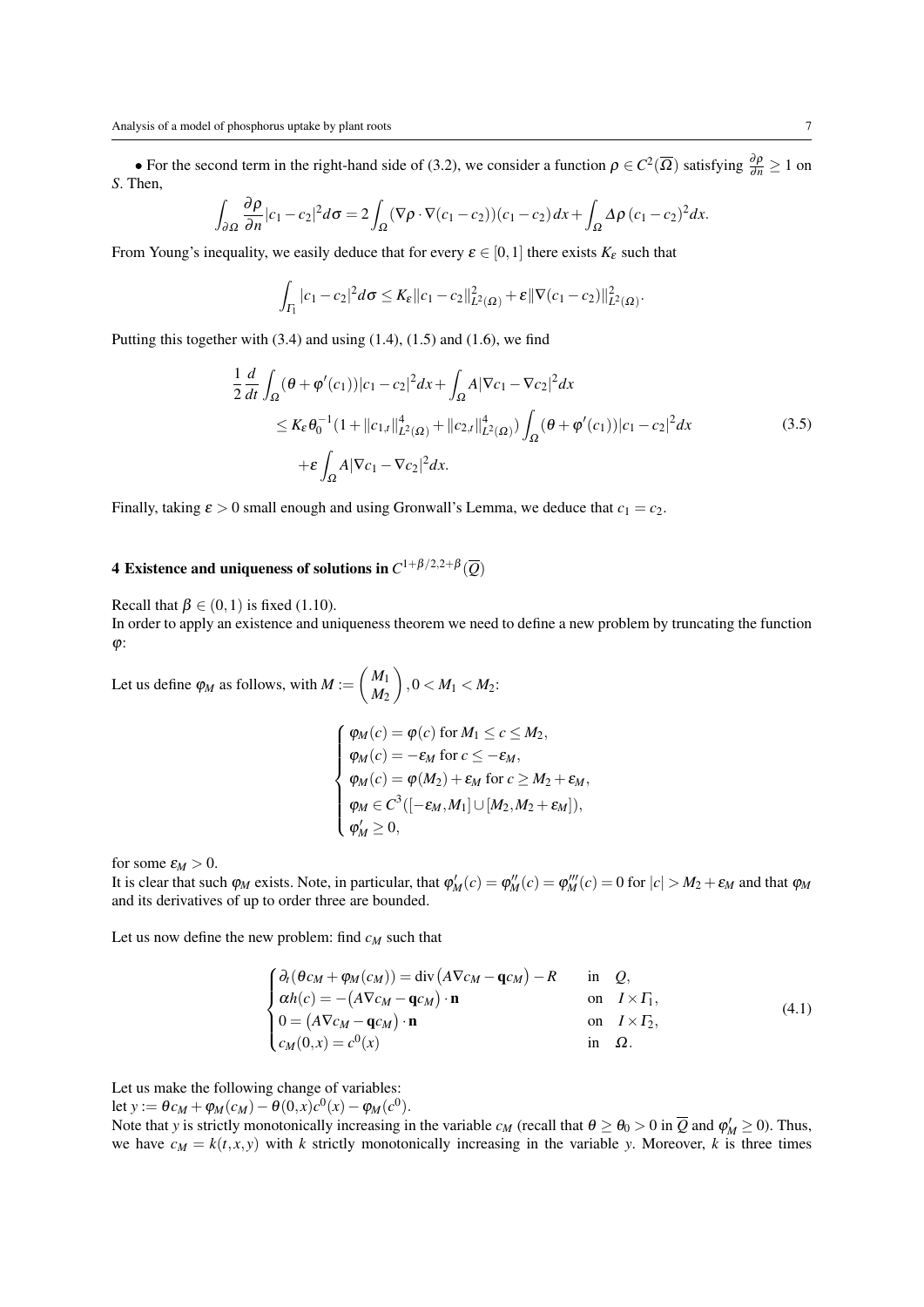continuously differentiable with respect to *y*. We can write the problem as follows:

$$
\begin{cases}\n\partial_t y - \text{div}(A\nabla k - \mathbf{q}k) + R = 0 & \text{in } \Omega, \\
(A\nabla k - \mathbf{q}k) \cdot \mathbf{n} + \alpha h(k) = 0 & \text{on } I \times \Gamma_1, \\
(A\nabla k - \mathbf{q}k) \cdot \mathbf{n} = 0 & \text{on } I \times \Gamma_2, \\
y(0, x) = 0 & \text{in } \Omega.\n\end{cases}
$$
\n(4.2)

We use the following notations for derivatives:

$$
\frac{d}{dx}[a(x,u(x))] = \frac{\partial a}{\partial x} + \frac{\partial a}{\partial u}u_x = a_x + a_u u_x.
$$

The equation in *Q* gives:

$$
\partial_t y - \sum_i \frac{d}{dx_i} (A \frac{d}{dx_i} k) + \sum_i \frac{d}{dx_i} (q_i k) + R = 0.
$$

Using the chain rule yields:

$$
\partial_t y - \sum_i A \frac{d^2}{dx_i^2} k - \sum_i \frac{d}{dx_i} A \frac{d}{dx_i} k + \sum_i (k \frac{d}{dx_i} q_i + q_i \frac{d}{dx_i} k) + R = 0.
$$

We obtain:

<span id="page-7-0"></span>
$$
\partial_t y - A \sum_i \left[ k_{x_i x_i} + k_{y} y_{x_i x_i} + k_{y x_i} y_{x_i} + k_{x_i y} y_{x_i} + k_{y y} y_{x_i}^2 \right] \n- \sum_i \left[ A_{x_i} k_{x_i} + A_{x_i} k_{y} y_{x_i} - k q_{i x_i} - q_i k_{x_i} - q_i k_{y} y_{x_i} \right] + R = 0.
$$

The equation in  $I \times \partial(\Omega)$  gives:

$$
\sum_{i} (A \frac{d}{dx_i} k - q_i k) \cos(\mathbf{n}, x_i) + \alpha h(k) = 0.
$$

Using the chain rule again yields:

$$
A\sum_{i}k_{y}y_{x_{i}}cos(\mathbf{n},x_{i})+\sum_{i}(Ak_{x_{i}}-q_{i}k)cos(\mathbf{n},x_{i})+\alpha h(k)=0.
$$

Finally, we can see that our problem is of the general form

$$
\begin{cases}\nLy := y_t - a_{ij}(x, t, y)y_{x_ix_j} + b(x, t, y, y_x) = 0, \\
L^{(S)}y := a_{ij}(x, t, y)y_{x_j}cos(\mathbf{n}, x_i) + \psi(x, t, y)|_{S_T} = 0, \\
y|_{t=0} = 0,\n\end{cases}
$$
\n(4.3)

with

$$
\begin{cases}\na_{ij} = 0 & \text{for } i \neq j, \\
a_{ii} = Ak_{y}, \\
b = -A \sum_{i} \left[ k_{x_{i}x_{i}} + k_{yx_{i}} y_{x_{i}} + k_{xy} y_{x_{i}} + k_{yy} y_{x_{i}}^{2} \right] \\
-\sum_{i} \left[ A_{x_{i}} k_{x_{i}} + A_{x_{i}} k_{y} y_{x_{i}} - k q_{i x_{i}} - q_{i} k_{x_{i}} - q_{i} k_{y} y_{x_{i}} \right] + R, \\
\psi = \sum_{i} (Ak_{x_{i}} - q_{i} k) \cos(\mathbf{n}, x_{i}) + \alpha h(k).\n\end{cases} \tag{4.4}
$$

We can now apply the following theorem to problem  $(4.3)$  $(4.3)$  $(4.3)$ :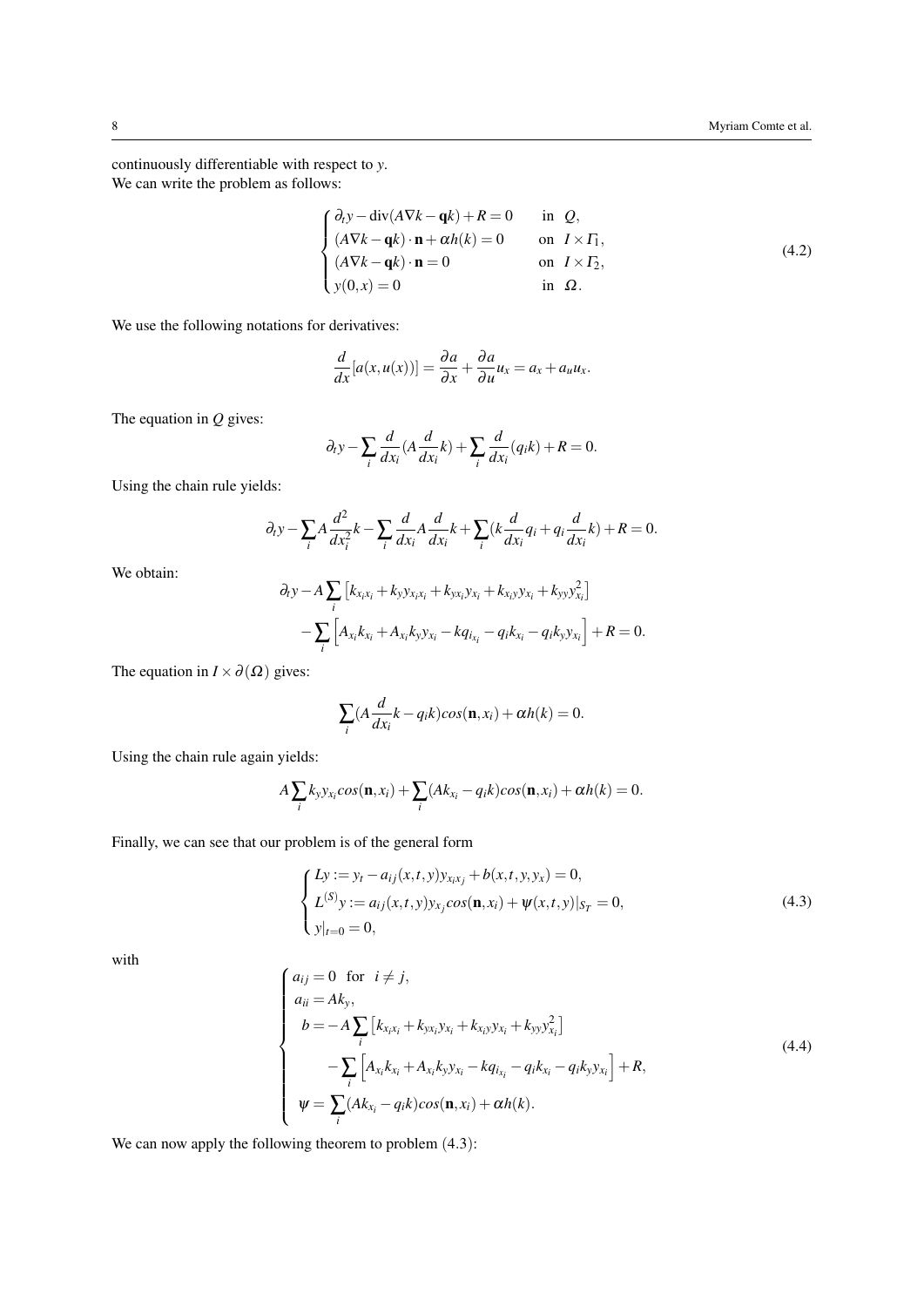∑ *i*, *j*

## Theorem 2 [\(Ladyzhenskaya et al. \(1968\),](#page-17-0) Theorem 7.4 p. 491) *Suppose the following conditions are fulfilled:*

*There exists*  $\mu_1 > 0$  *and*  $c_0$ ,  $c_1$ ,  $c_2$ ,  $c_3$ ,  $c_4 \ge 0$  *such that for arbitrary y,* 

$$
0 \leq \sum_{i,j} a_{ij}(x,t,y) \xi_i \xi_j \leq \mu_1 \xi^2 \qquad \qquad \text{for} \quad (t,x) \in \overline{Q}, \tag{4.5a}
$$

$$
-yb(x,t,y,p) \le c_0p^2 + c_1y^2 + c_2 \qquad \text{for } (t,x) \in \overline{Q}, \tag{4.5b}
$$

$$
-y\psi(x,t,y) \le c_3 y^2 + c_4 \qquad \qquad \text{for} \ \ (t,x) \in S_T,\tag{4.5c}
$$

$$
a_{ij}(x,t,y)\xi_i\xi_j \ge \nu_1\xi^2 \qquad \qquad \text{for} \quad (t,x) \in S_T. \tag{4.5d}
$$

There exists  $v, \mu > 0$  such that for  $(t, x) \in \overline{Q}$ ,  $|y| \le N$  and for arbitrary p the functions  $a_{ij}(x, t, y)$ ,  $b(x, t, y, p)$ *and* ψ(*x*,*t*, *y*) *are continuous in their arguments, possess the derivatives entering into the following conditions and satisfy these conditions:*

$$
\nu \xi^2 \le \sum_{i,j} a_{ij}(x,t,y) \xi_i \xi_j \le \mu \xi^2,\tag{4.6a}
$$

$$
\left|\frac{\partial a_{ij}(x,t,y)}{\partial y}\right|,\frac{\partial a_{ij}}{\partial x}\right|,\psi\left|,\frac{\partial \psi}{\partial y}\right| \leq \mu,
$$
\n(4.6b)

<span id="page-8-11"></span><span id="page-8-10"></span><span id="page-8-9"></span><span id="page-8-8"></span><span id="page-8-7"></span><span id="page-8-6"></span><span id="page-8-5"></span><span id="page-8-4"></span><span id="page-8-3"></span><span id="page-8-2"></span><span id="page-8-0"></span>
$$
|b(x,t,y,p)| \le \mu(1+p^2),\tag{4.6c}
$$

$$
|\psi_{yy}(x,t,y)|, \psi_{yx}, \psi_{yt}, a_{ij_t}, \psi_t| \leq \mu,
$$
\n(4.7a)

$$
|b_p|(1+|p|) + |b_y| + |b_t| \le \mu(1+p^2),\tag{4.7b}
$$

$$
|a_{ij_{yy}}, a_{ij_{yt}}, a_{ij_{yx_j}}, a_{ij_{x_j t}}| \leq \mu.
$$
 (4.7c)

*For*  $(t, x) \in \overline{Q}$ ,  $|y| \le N$  *and*  $|p| \le N$ , the functions  $a_{i j x}(x, t, y)$  *are Hölder continuous in the variables x with exponent*  $\beta$ ,  $\psi_x(x,t,y)$  *is Hölder continuous in x and t with exponent*  $\beta$  *and*  $\beta/2$  *respectively, and*  $b(x,t,y,p)$  *is*  $H$ ölder continuous in x with exponent  $\beta$ . (4.8)

$$
S \in C^{2+\beta}.
$$
\n(4.9a)

<span id="page-8-12"></span><span id="page-8-1"></span>
$$
\psi(x,0,0)|_{x\in S} = 0.\tag{4.9b}
$$

*Then problem* ([4](#page-7-0).3) *has a unique solution*  $y(t, x)$  *in the class*  $C^{1+\beta/2, 2+\beta}(\overline{Q})$ *.* 

Let us verify hypotheses [\(4.5a\)](#page-8-0) to [\(4.9b\)](#page-8-1) for our problem:

Proof of [\(4.5a\)](#page-8-0) [\(4.5d\)](#page-8-2) [\(4.6a\)](#page-8-3). We have

$$
k_{y} = \frac{1}{y_{k} \circ k} = \frac{1}{\theta + \varphi'_{M}(k)},
$$

an[d](#page-8-2) since  $0 < A_0 \le A(t, x) \le A_m$  in  $\overline{Q}$  and  $0 < \theta_0 \le \theta(t, x) + \varphi'_M(k) < +\infty$  in  $\overline{Q} \times \mathbb{R}$ , it follows that ([4](#page-8-0).5*a*), (4.5*d*) and ([4](#page-8-3).6*a*) hold.

Proof of  $(4.5b)$   $(4.5c)$ . We have

$$
-yb(x,t,y,p) = \sum_{i} \left[ Ak_{x_ix_i}y + A_{x_i}k_{x_i}y - kq_{ix_i}y - q_{ix_i}y \right] - Ry + A \sum_{i} \left[ k_{yx_i}p_iy + k_{x_i}p_iy + k_{yy}p_i^2y \right] + \sum_{i} \left[ A_{x_i}k_{y}p_iy - q_{ik}y_{iy}y \right].
$$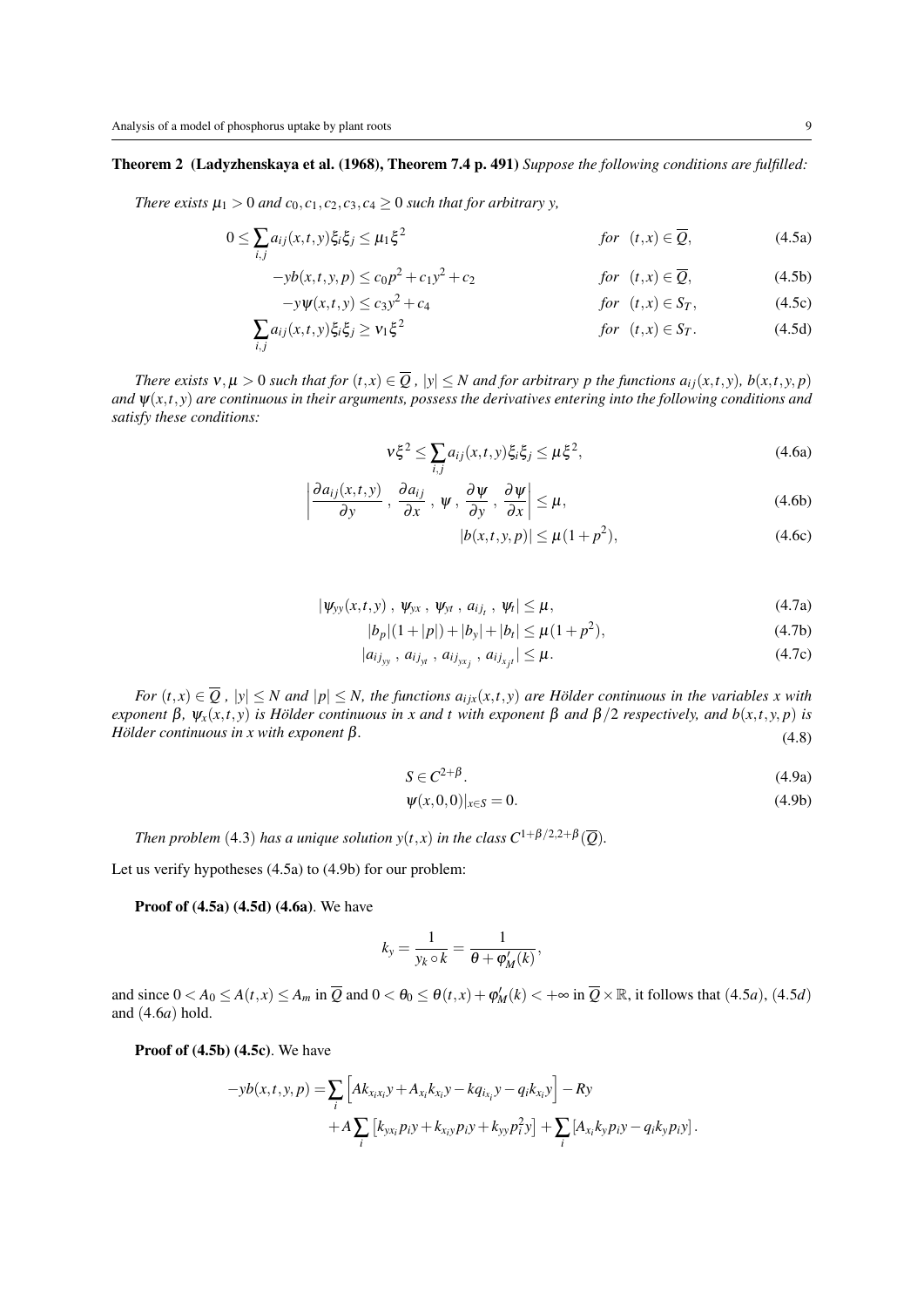– Terms not involving  $p$ , for example  $Ak_{x_ix_i}y$ , are handled in this way:

$$
k_{x_ix_j} = -\frac{\theta_{x_ix_j}k}{\theta + \phi'_M(k)} + \frac{2\theta_{x_i}\theta_{x_j}k}{(\theta + \phi'_M(k))^2} - \frac{\theta_{x_i}\theta_{x_j}\phi''_M(k)k^2}{(\theta + \phi'_M(k))^3} + \frac{\theta_{x_ix_j}^0c^0 + \theta_{x_i}^0c_{x_j}^0 + (\theta^0 + \phi'_M(c^0))c_{x_ix_j}^0 + (\theta_{x_j}^0 + \phi''_M(c^0)c_{x_j}^0)c_{x_i}^0}{\theta + \phi'_M(k)} - \left(\theta_{x_i}^0c^0 + (\theta^0 + \phi'_M(c^0))c_{x_i}^0\right) - \left(\frac{\theta_{x_j}}{(\theta + \phi'_M(k))^2} + \frac{\phi''_M(k)(\theta_{x_i}^0c^0 + (\theta^0 + \phi'_M(c^0))c_{x_i}^0)}{(\theta + \phi'_M(k))^3} - \frac{\phi''_M(k)\theta_{x_i}k}{(\theta + \phi'_M(k))^3}\right).
$$

We have  $\theta_0 \le \theta(t, x) + \phi'_M(k) < +\infty$ . Moreover, for |y| large enough there holds  $k = \theta^{-1}y + c_t$  (with  $c_t$  bounded and independent of *y*) and  $\varphi''_M(k) = 0$ .

Taking into account that  $\theta$ , $A$ , $\theta$ <sup>0</sup>, $c$ <sup>0</sup> and their space derivatives of up to order two are bounded, it follows that there exists  $c_{3a}$ ,  $c_{3b} \ge 0$  such that for arbitrary *y* 

$$
|Ak_{x_ix_i}y| \le c_{3a}y^2 + c_{3b} \text{ for } (t,x) \in \overline{Q}.
$$

Remaining terms not involving *p* are handled similarly.

 $- k_y, k_{yx_i}$  and  $k_{x_i}$ , the derivatives appearing in terms involving *p*, can be bounded independently of *y*. In the case of the term  $Ak_{yx_i}p_iy$ , we have

$$
k_{yx_i} = \frac{-\theta_{x_i}}{(\theta + \phi'_M(k))^2} + \frac{\theta_{x_i} \phi''_M(k)k}{(\theta + \phi'_M(k))^3} - \frac{\phi''_M(k) (\theta_{x_i}^0 c^0 + (\theta^0 + \phi'_M(c^0))c_{x_i}^0)}{(\theta + \phi'_M(k))^3},
$$

which leads to the fact that there exists  $c_{t_2}, c_{5a}, c_{5b} \ge 0$  such that for arbitrary *y* 

$$
|Ak_{yx_i}p_iy| \leq c_{t_2}|p_i||y| \leq c_{5a}p^2 + c_{5b}y^2 \text{ for } (t,x) \in \overline{Q}.
$$

 $\sim$  The term  $Ak_{yy}p_i^2y$  remains. We have

$$
k_{yy} = \frac{-\varphi''_M(k)k_y}{(\theta + \varphi'_M(k))^2} = \frac{-\varphi''_M(k)}{(\theta + \varphi'_M(k))^3},
$$

which vanishes for  $|y|$  large enough. It follows that there exists  $c_6 \geq 0$  such that for arbitrary *y* 

$$
|Ak_{yy}p_i^2y| \le c_6p^2 \text{ for } (t,x) \in \overline{Q}.
$$

Consequently, ([4](#page-8-4).5*b*) holds.

([4](#page-8-5).5*c*) can be verified in the same way as ([4](#page-8-4).5*b*).

Proof of [\(4.6b\)](#page-8-6) [\(4.6c\)](#page-8-7) [\(4.7a\)](#page-8-8) [\(4.7b\)](#page-8-9) [\(4.7c\)](#page-8-10). It is easy to see that under the assumptions we made, all appearing quantities in these hypotheses are defined and bounded, thus it is clear that these conditions are verified.

Proof of  $(4.8)$ . We have

$$
\frac{\partial a_{ii}(x,t,y)}{\partial x_j} = A_{x_j}k_y + Ak_{yx_j},
$$
  

$$
\frac{\partial \Psi}{\partial x_j} = \sum_i [(A_{x_j}k_{x_i} + Ak_{x_ix_j} - q_{ix_j}k - q_{ix_j})n_i + (Ak_{x_i} - q_{ik})n_{ix_j}] + \alpha h'(k)k_{x_j} + \alpha_{x_j}h(k),
$$

and one can easily verify that under the assumptions we made, the Hölder continuity hypotheses on  $a_{i j x}(x, t, y)$ ,  $\psi_x(x, t, y)$ and  $b(x, t, y, p)$  required by ([4](#page-8-11).8) hold true.

**Proof of [\(4.9a\)](#page-8-12)**. We made the assumption that  $S \in C^{2+\beta}$ .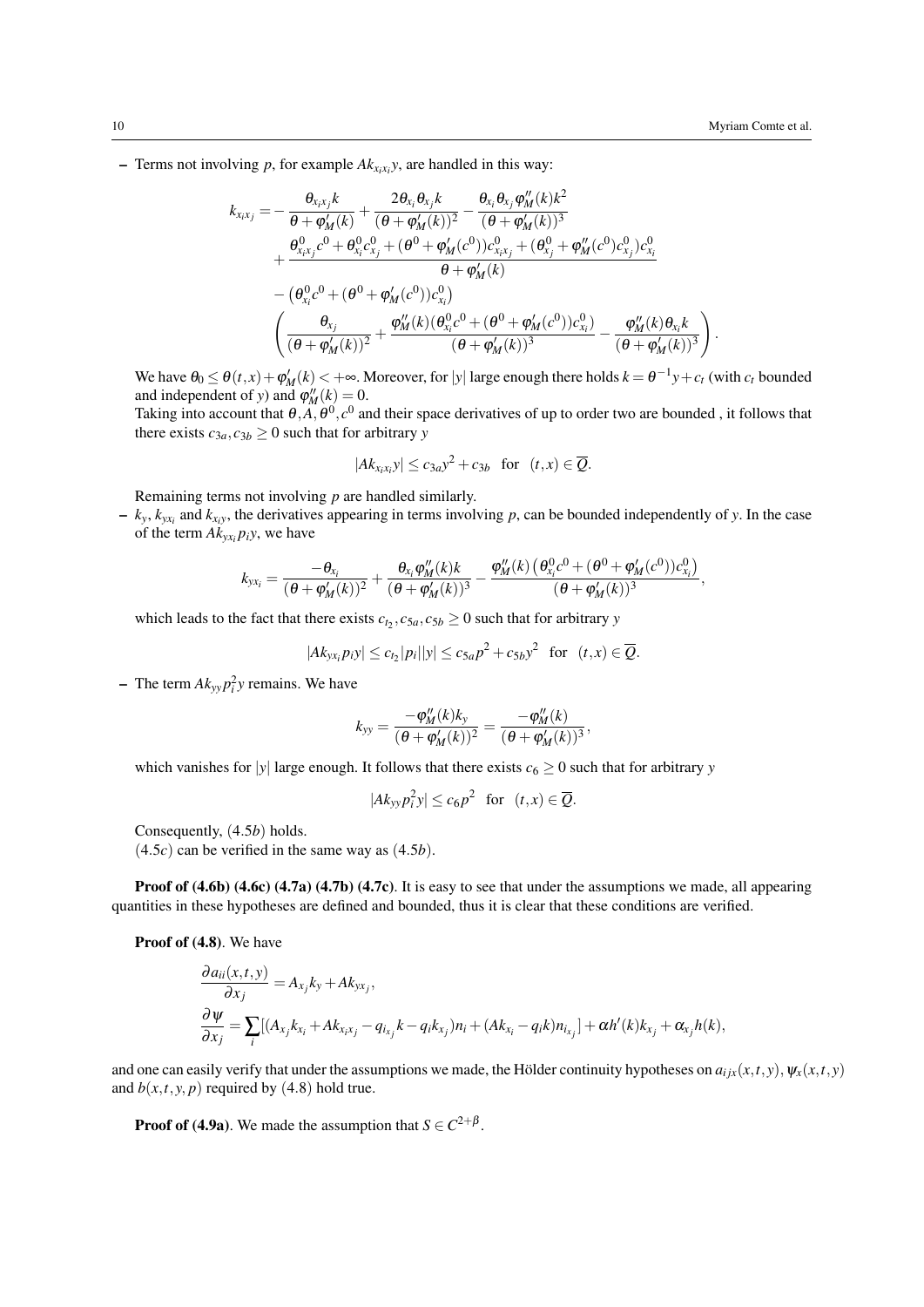**Proof of [\(4.9b\)](#page-8-1)**. We have the following initial and boundary compatibility condition:

$$
(A\nabla c^0 - \mathbf{q}c^0) \cdot \mathbf{n} + \alpha h(c^0) = 0 \quad \text{on} \quad S,
$$

which, since  $k|_{t=0} = c^0$ , leads to

$$
\psi(x,0,0) = \sum_{i} (Ac_{x_i}^0 - q_i c^0) \cos(\mathbf{n}, x_i) + \alpha h(c^0) = 0 \text{ on } S,
$$

and ([4](#page-8-1).9*b*) holds.

Thus, problem ([4](#page-7-0).3) has a unique solution *y* in the class  $C^{1+\beta/2,2+\beta}(\overline{Q})$ . Consequently, problem ([4](#page-6-0).1) has a unique solution  $c_M$  in the class  $C^{1+\beta/2,2+\beta}(\overline{Q})$ . Now, note that we can find estimates for solutions  $c_M$  of problem ([4](#page-6-0).1) in exactly the same way we did for problem

([1](#page-1-0).1) in section [2.](#page-2-5) Moreover, one can easily see that *c<sub>M</sub>* can be bounded independently of  $M: \forall M = \begin{pmatrix} M_1 \\ M_2 \end{pmatrix}$ *M*<sup>2</sup>  $\Big)$ , 0 <  $M_1 < M_2$ ,

$$
0 < c_{\min} \le c_M(t, x) \le c_{\max}, \quad (t, x) \in \mathcal{Q}.\tag{4.10}
$$

We can then choose M so that  $M_1 < c_{min}$  $M_1 < c_{min}$  $M_1 < c_{min}$  and  $M_2 > c_{max}$ . It follows that the unique solution  $c_M$  of problem (4.1) is also a solution of the original problem  $(1.1)$  $(1.1)$  $(1.1)$ . Thus, using the fact that problem  $(1.1)$  has at most one solution in the space  $C^{1,2}(\overline{Q})$  $C^{1,2}(\overline{Q})$  $C^{1,2}(\overline{Q})$  which was proven in section [3,](#page-5-3) we can deduce that problem (1.1) has a unique solution in the space  $C^{1+\beta/2,2+\beta}(\overline{Q})$ .

#### 5 Shape optimization

In this section, we use the tools of shape optimization presented by [Sokolowski and Zolesio \(1992\),](#page-17-0) [Haslinger and](#page-17-0) [Makinen \(2003\)](#page-17-0) and [Henrot and Pierre \(2005\)](#page-17-0) to find root shapes that increase the amount of absorbed P. More specifically, we want to deform  $\Omega$  so as to maximize the shape functional

$$
J(c) = \int_0^T \int_{\Gamma_1} h(c),
$$

where  $|Q| = a$  given constant.

It is assumed that *A* and q are constants for simplicity.

We first calculate the material and shape derivatives of *c* with respect to the domain:

We introduce a vector field  $V \in C^2(\mathbb{R}^d, \mathbb{R}^d)$  and we consider  $\Omega_s = (Id + sV)(\Omega)$  where *s* is a small parameter. Let  $T_s$ (V) = *Id* + *s*V and let  $c_s$  be the unique solution of

$$
\begin{cases}\n\partial_t(\theta c_s + \varphi(c_s)) = \text{div}\left(A\nabla c_s - \mathbf{q}c_s\right) - R & \text{in } I \times \Omega_s, \\
h(c_s) = -(A\nabla c_s - \mathbf{q}c_s) \cdot \mathbf{n} & \text{on } I \times \Gamma_{1,s}, \\
0 = -(A\nabla c_s - \mathbf{q}c_s) \cdot \mathbf{n} & \text{on } I \times \Gamma_{2,s} = I \times (\partial \Omega \setminus \Gamma_{1,s}), \\
c_s(0, x) = z(x) & \in H^1(\mathbb{R}^n).\n\end{cases} (5.1)
$$

We first determine the form of *c*, the material derivative of *c*, which is the derivative of  $s \to c_s \circ T_s$  at  $s = 0$ .

For *s* small enough, *c<sup>s</sup>* satisfies

<span id="page-10-0"></span>
$$
\int_0^T \int_{\Omega_s} -(\theta c_s + \varphi(c_s)) \partial_t \Phi + (A \nabla c_s - \mathbf{q} c_s) \cdot \nabla \Phi + R \Phi
$$
\n
$$
= \int_{\Omega_s} (\theta z + \varphi(z)) \Phi(0, x) dx - \int_0^T \int_{\Gamma_{1,s}} \Phi h(c_s) \sigma dt,
$$
\n(5.2)

for all  $\Phi \in H^1(\Omega_s)$  such that

$$
\Phi(T,\cdot)=0.
$$

We use the change of variable  $x = T_s(V)(X)$  and introduce  $c^s = c_s \circ T_s(V)$  and  $\Phi_V^s = \Phi \circ T_s(V)$ . The Jacobian of the transformation is then  $\det(D(T_s(\mathbf{V})) = \det(DT_s)$ .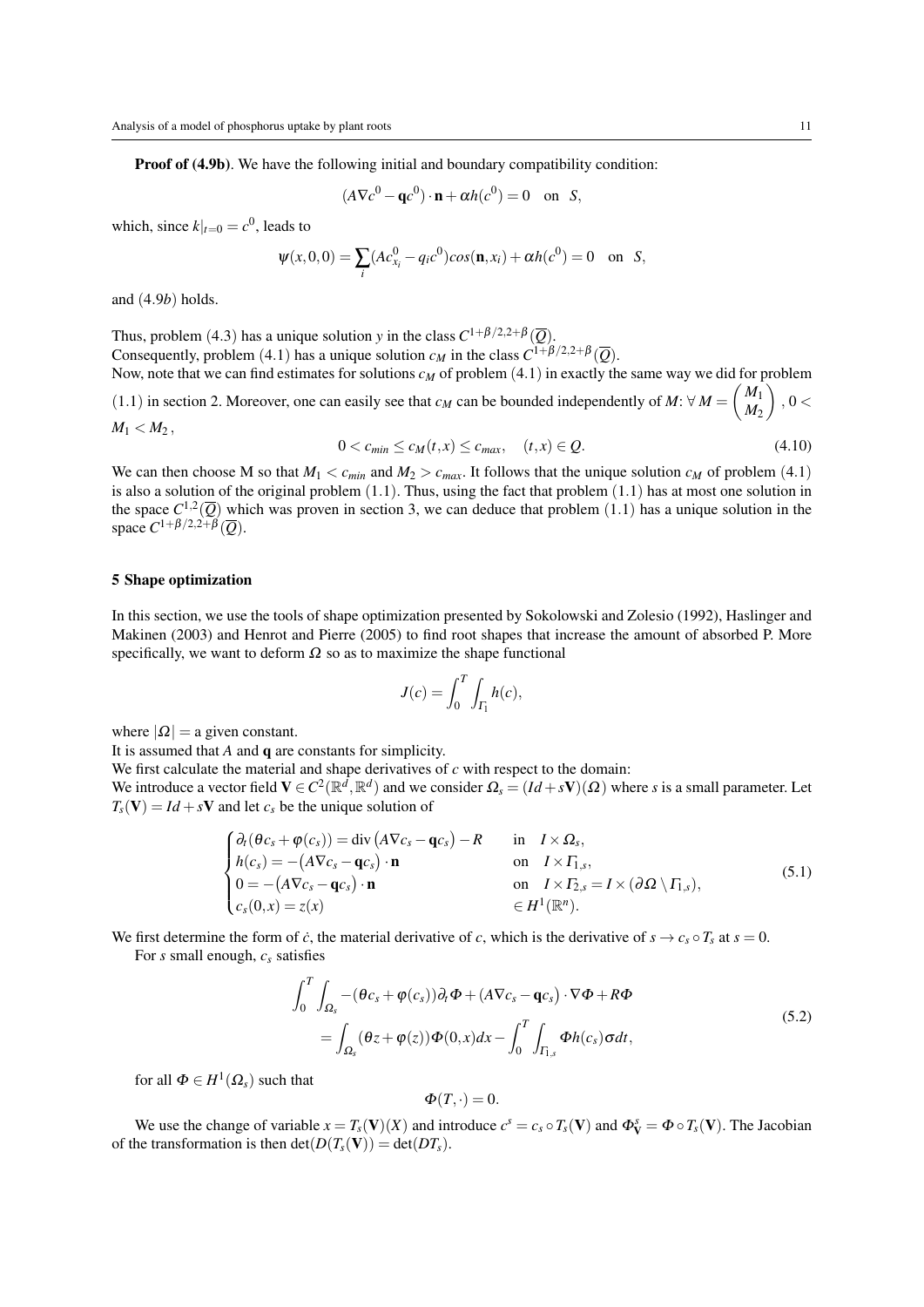Using this change of variable in [\(5.2\)](#page-10-0) leads to

<span id="page-11-0"></span>
$$
\int_0^T \int_{\Omega} -(\theta c^s + \varphi(c^s)) \partial_t \Phi_{\mathbf{V}}^s |\det(DT_s)|
$$
  
+ 
$$
\int_0^T \int_{\Omega} (A(^*D(T_s))^{-1} \nabla c^s - \mathbf{q} c^s) \cdot (^*D(T_s))^{-1} \nabla \Phi_{\mathbf{V}}^s |\det(DT_s)|
$$
  
+ 
$$
\int_0^T \int_{\Omega} R \circ T_s \Phi_{\mathbf{V}}^s |\det(DT_s)|
$$
  
= 
$$
\int_{\Omega} (\theta z \circ T_s + \varphi(z \circ T_s)) \Phi_{\mathbf{V}}^s(0, x) |\det(DT_s)|
$$
  
- 
$$
\int_0^T \int_{\Gamma_1} \Phi_{\mathbf{V}}^s h(c^s) |\det(DT_s)| ||(^*D(T_s))^{-1}(\mathbf{n})||,
$$

with

 $\Phi(T,\cdot)=0.$ 

As  $\Phi$  is any element in  $H^1(\Omega_s)$ ,  $\Phi^s_{\mathbf{V}}$  describes  $H^1(\Omega)$ . Then using [\(5.3\)](#page-11-0) leads to

<span id="page-11-1"></span>
$$
\int_0^T \int_{\Omega} -(\theta c^s + \varphi(c^s)) \partial_t \Phi |\det(DT_s)|
$$
  
+ 
$$
\int_0^T \int_{\Omega} (A(^*D(T_s))^{-1} \nabla c^s - \mathbf{q} c^s) \cdot (^*D(T_s))^{-1} \nabla \Phi |\det(DT_s)|
$$
  
+ 
$$
\int_0^T \int_{\Omega} R \circ T_s \Phi |\det(DT_s)| = \int_{\Omega} (\theta z \circ T_s + \varphi(z \circ T_s)) \Phi(0, x) |\det(DT_s)|
$$
  
- 
$$
\int_0^T \int_{\Gamma_1} \Phi h(c^s) |\det(DT_s)| ||(^*D(T_s))^{-1}(\mathbf{n})||.
$$
 (5.4)

Furthermore, using [\(1.1\)](#page-1-0) gives

$$
\int_0^T \int_{\Omega} -(\theta c + \varphi(c)) \partial_t \Phi + (A \nabla c - \mathbf{q}c) \cdot \nabla \Phi \n+ \int_0^T \int_{\Omega} R \Phi = \int_{\Omega} (\theta z + \varphi(z) \Phi(0, x) - \int_0^T \int_{\Gamma_1} \Phi h(c).
$$
\n(5.5)

Subtracting [\(5.3\)](#page-11-0) to [\(5.4\)](#page-11-1), dividing by *s* and letting *s* go to 0 leads to

$$
\int_0^T \int_{\Omega} -(\theta \dot{c} + \phi'(c)\dot{c} + \theta c \operatorname{div} \mathbf{V} + \phi(c) \operatorname{div} \mathbf{V}) \partial_t \Phi \n+ \int_0^T \int_{\Omega} A(\nabla \dot{c} + (\operatorname{div} \mathbf{V} - \partial V) \nabla c) \cdot \nabla \Phi \n+ \int_0^T \int_{\Omega} -\mathbf{q} \cdot (\dot{c} - c^* D V + c \operatorname{div} \mathbf{V}) \nabla \Phi + \int_0^T \int_{\Omega} (\nabla R \cdot \mathbf{V} + R \operatorname{div} \mathbf{V}) \Phi \n= \int_{\Omega} (\theta \nabla z \cdot \mathbf{V} + \theta z \operatorname{div} \mathbf{V} + \nabla (\phi \circ z) \cdot \nabla \mathbf{V} + \phi(z) \operatorname{div} \mathbf{V}) \Phi(0, x) \n- \int_0^T \int_{\Gamma_1} (h'(c) \dot{c} + h(c) (\operatorname{div} \mathbf{V} - D V \mathbf{n} \cdot \mathbf{n})) \Phi.
$$
\n(5.6)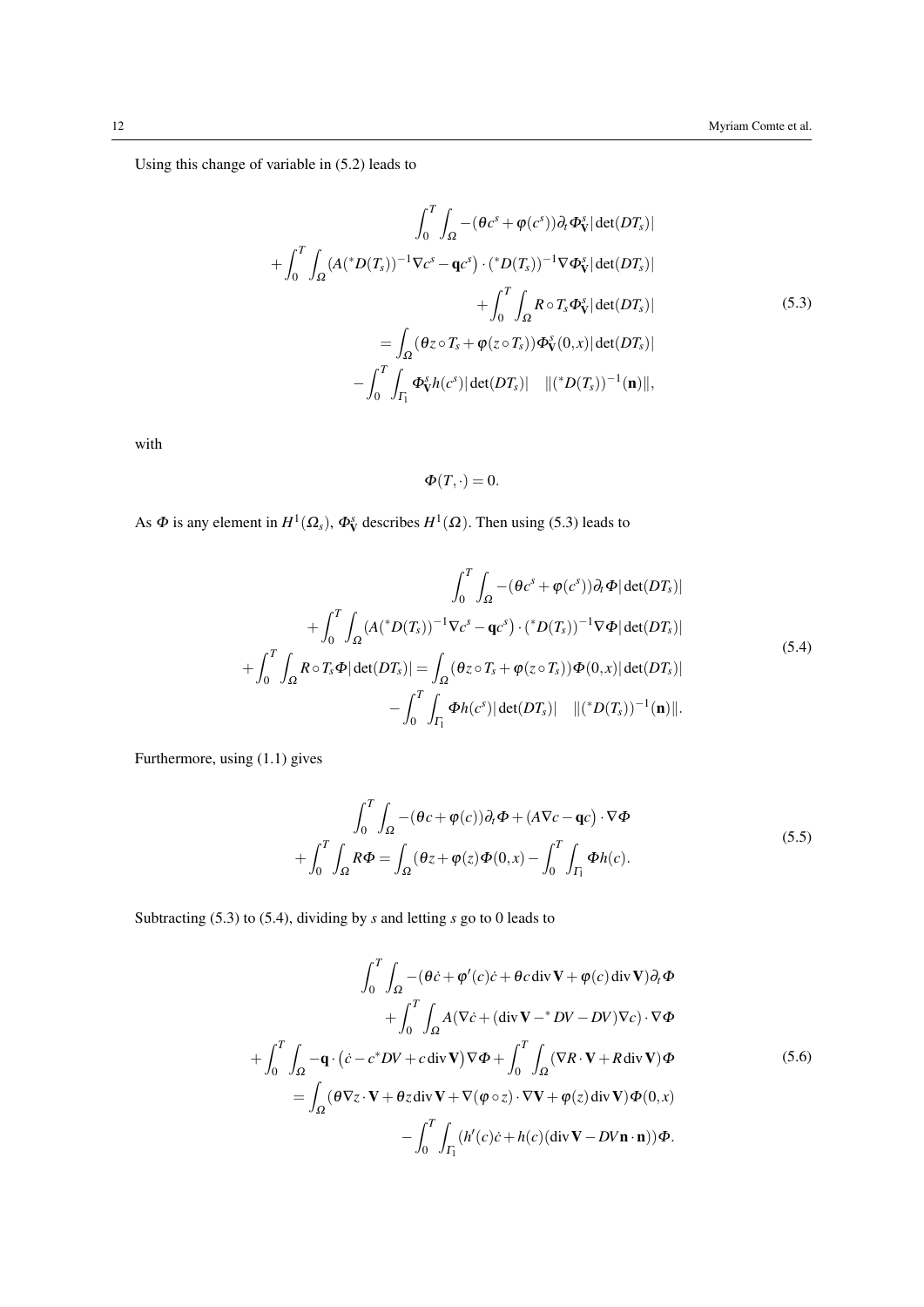Integrating by parts the first term gives

$$
\int_0^T \int_{\Omega} \frac{\partial}{\partial t} (\theta \dot{c} + \phi'(c) \dot{c} + \theta c \operatorname{div} \mathbf{V} + \phi(c) \operatorname{div} \mathbf{V}) \Phi \n+ \int_0^T \int_{\Omega} A (\nabla \dot{c} + (\operatorname{div} \mathbf{V} - b\mathbf{V} - D\mathbf{V}) \nabla c) \cdot \nabla \Phi \n+ \int_0^T \int_{\Omega} -\mathbf{q} \cdot (\dot{c} - c^* D\mathbf{V} + c \operatorname{div} \mathbf{V}) \nabla \Phi + \int_0^T \int_{\Omega} (\nabla R \cdot \mathbf{V} + R \operatorname{div} \mathbf{V}) \Phi \n= \int_{\Omega} \left( \theta \nabla z \cdot \mathbf{V} - (\theta + \phi'(c(0, x))) \dot{c}(0, x) + \nabla (\phi \circ z) \cdot \nabla \mathbf{V} \right) \Phi(0, x) \n- \int_0^T \int_{\Gamma_1} (h'(c) \dot{c} + h(c) (\operatorname{div} \mathbf{V} - D\mathbf{V} \mathbf{n} \cdot \mathbf{n})) \Phi.
$$

Integrating by parts the following two terms leads to

$$
\int_0^T \int_{\Omega} \frac{\partial}{\partial t} (\theta \dot{c} + \phi'(c) \dot{c} + \theta c \operatorname{div} \mathbf{V} + \phi(c) \operatorname{div} \mathbf{V}) \Phi
$$

$$
- \int_0^T \int_{\Omega} A (\Delta \dot{c} + \operatorname{div} (\operatorname{div} \mathbf{V} - \mathbf{V} \mathbf{V} - \mathbf{D} \mathbf{V}) \nabla c) \Phi
$$

$$
+ \int_0^T \int_{\partial \Omega} A (\frac{\partial \dot{c}}{\partial n} + (\operatorname{div} \mathbf{V} - \mathbf{V} \mathbf{V} - \mathbf{D} \mathbf{V}) \nabla c \cdot \mathbf{n}) \Phi
$$

$$
+ \int_0^T \int_{\Omega} \mathbf{q} \cdot (\nabla \dot{c} - c \nabla (\operatorname{div} \mathbf{V}) + \operatorname{div} \mathbf{V} \nabla c) \Phi +
$$

$$
\int_0^T \int_{\Omega} (-D V \mathbf{q} \cdot \nabla c + c \operatorname{div} (D V \mathbf{q})) \Phi +
$$

$$
+ \int_0^T \int_{\partial \Omega} \left( -c \mathbf{q} \cdot \mathbf{n} + D V(c \mathbf{q}) \cdot \mathbf{n} - \operatorname{div} \mathbf{V} c \mathbf{q} \cdot \mathbf{n} \right) \Phi + \int_0^T \int_{\Omega} (\nabla R \cdot \mathbf{V} + R \operatorname{div} \mathbf{V}) \Phi
$$

$$
= \int_{\Omega} \left( \theta \nabla z \cdot \mathbf{V} - (\theta + \phi'(c(0, x))) \dot{c}(0, x) + \nabla (\phi \circ z) \cdot \nabla \mathbf{V} \right) \Phi(0, x) +
$$

$$
- \int_0^T \int_{\Gamma_1} (h'(c) \dot{c} + h(c) (\operatorname{div} \mathbf{V} - D V \mathbf{n} \cdot \mathbf{n})) \Phi.
$$

Finally, the equation verified by  $\dot{c}$  in  $Q$  is

$$
\frac{\partial}{\partial t} \left( \theta \dot{c} + \phi'(c) \dot{c} + \theta c \operatorname{div} \mathbf{V} + \phi(c) \operatorname{div} \mathbf{V} \right) \n- A \left( \Delta \dot{c} + \operatorname{div} (\operatorname{div} \mathbf{V} - {}^*D V - DV) \nabla c \right) \n+ \mathbf{q} \cdot \left( \nabla \dot{c} - c \nabla (\operatorname{div} \mathbf{V}) + \operatorname{div} \mathbf{V} \nabla c \right) -\n- DV \mathbf{q} \cdot \nabla c + c \operatorname{div} (DV \mathbf{q}) = - \nabla R \cdot \mathbf{V} - R \operatorname{div} \mathbf{V},
$$
\n(5.7)

with boundary conditions

$$
\begin{cases}\nA\left(\frac{\partial \dot{c}}{\partial n} + (\text{div}\,\mathbf{V} - {}^{*}D V - D V)\nabla c \cdot \mathbf{n}\right) - \dot{c}\mathbf{q} \cdot \mathbf{n} + D V(c\mathbf{q}) \cdot \mathbf{n} - \text{div}\,\mathbf{V}c\mathbf{q} \cdot \mathbf{n} = \\
-h'(c)\dot{c} - h(c)(\text{div}\,\mathbf{V} - D V \mathbf{n} \cdot \mathbf{n}) \quad \text{on} \quad I \times \Gamma_{1}, \\
A\left(\frac{\partial \dot{c}}{\partial n} + (\text{div}\,\mathbf{V} - {}^{*}D V - D V)\nabla c \cdot \mathbf{n}\right) - \dot{c}\mathbf{q} \cdot \mathbf{n} + D V(c\mathbf{q}) \cdot \mathbf{n} - \\
-\text{div}\,\mathbf{V}c\mathbf{q} \cdot \mathbf{n} = 0 \quad \text{on} \quad I \times \Gamma_{2},\n\end{cases} (5.8)
$$

and initial value

$$
(\theta + \varphi'(c(0,x)))\dot{c}(0,x) = \theta \nabla z \cdot \mathbf{V} + \nabla(\varphi \circ z) \cdot \nabla \mathbf{V}.
$$
 (5.9)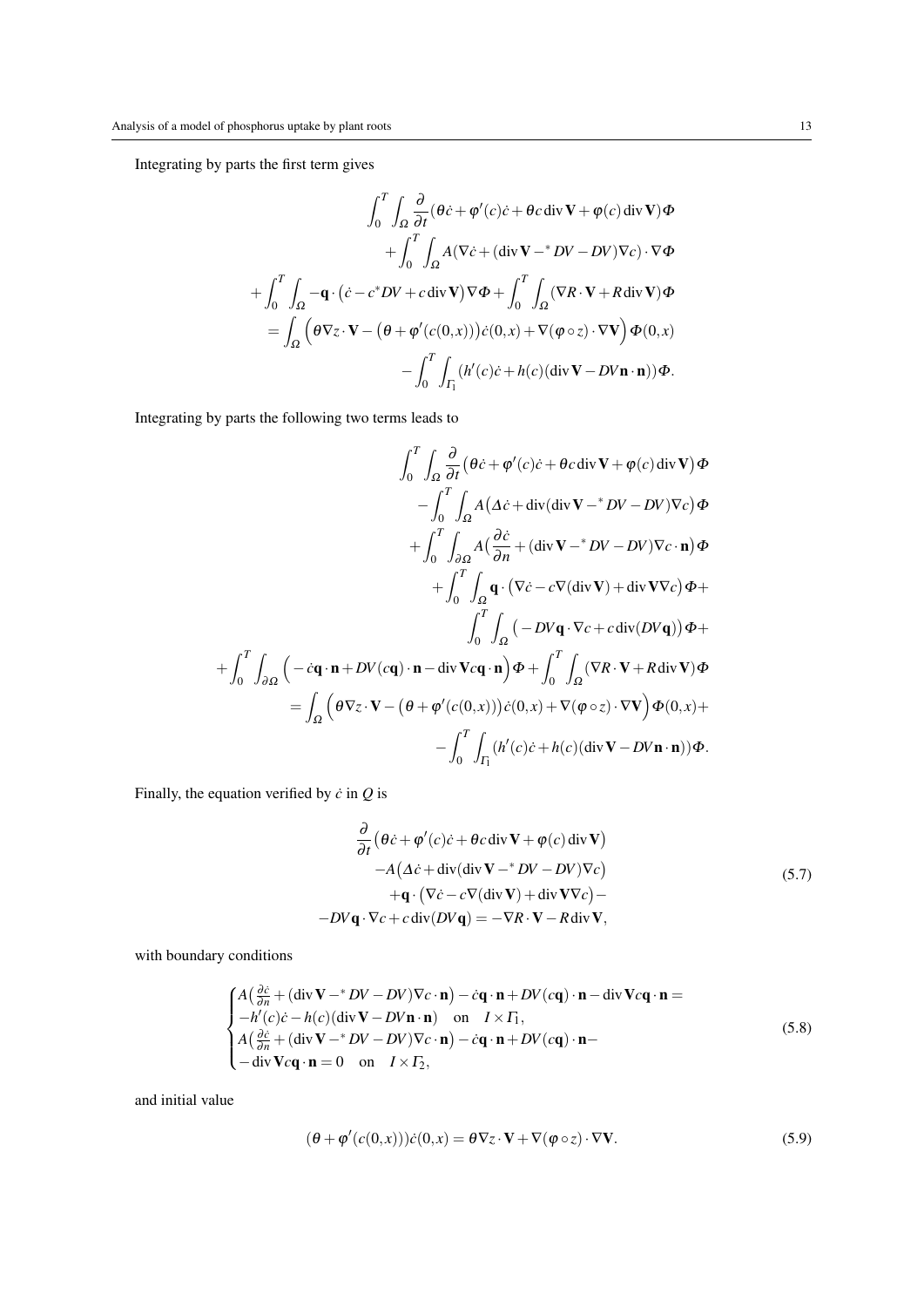Using the original equation satisfied by *c*, we obtain

∂

$$
\frac{\partial}{\partial t} \left( \theta \dot{c} + \phi'(c) \dot{c} \right) - A \Delta \dot{c} + \mathbf{q} \cdot \left( \nabla \dot{c} - c \nabla (\text{div} \, \mathbf{V}) \right) \n- A \nabla (\text{div} \, \mathbf{V}) \cdot \nabla c - D V \mathbf{q} \cdot \nabla c + c \, \text{div} (D V \mathbf{q}) \n+ A \left( \text{div}({^*}D V + DV) \nabla c \right) = - \nabla R \cdot \mathbf{V} \quad \text{in} \quad Q,
$$
\n(5.10)

with boundary conditions

$$
\begin{cases}\nA\left(\frac{\partial \dot{c}}{\partial n} - (*DV + DV)\nabla c \cdot \mathbf{n}\right) - \dot{c}\mathbf{q} \cdot \mathbf{n} \\
+ DV(c\mathbf{q}) \cdot \mathbf{n} = -h'(c)\dot{c} + h(c)DV\mathbf{n} \cdot \mathbf{n} \quad \text{on} \quad I \times \Gamma_1, \\
A\left(\frac{\partial \dot{c}}{\partial n} - (*DV + DV)\nabla c \cdot \mathbf{n}\right) - \dot{c}\mathbf{q} \cdot \mathbf{n} + DV(c\mathbf{q}) \cdot \mathbf{n} \\
= 0 \quad \text{on} \quad I \times \Gamma_2,\n\end{cases} \tag{5.11}
$$

and initial value

$$
(\theta + \varphi'(c(0,x)))\dot{c}(0,x) = \theta \nabla z \cdot \mathbf{V} + \nabla(\varphi \circ z) \cdot \nabla \mathbf{V}.
$$
\n(5.12)

Let us now denote by *c*' the derivative of *c* with respect to the domain:  $c' = \dot{c} - \nabla c \cdot \mathbf{V}$ . The equation satisfied by  $c'$  is

$$
\frac{\partial}{\partial t} \left( \theta c' + \varphi'(c)c' \right) - A\Delta c' + \mathbf{q} \cdot \nabla c' = 0 \quad \text{in} \quad Q,
$$
\n(5.13)

with boundary conditions

$$
\begin{cases}\nA\frac{\partial c'}{\partial n} - c'\mathbf{q}\cdot\mathbf{n} + h'(c)c' = \left(-A\frac{\partial^2 c}{\partial n^2} - \frac{\partial h(c)}{\partial n} + \nabla c\cdot\mathbf{q}\right)(\mathbf{V}\cdot\mathbf{n}) \\
+ A\nabla_T(\mathbf{V}\cdot\mathbf{n}) \cdot \nabla_T c - \nabla_T(c\mathbf{V}\cdot\mathbf{n}) \cdot \mathbf{q} \quad \text{on} \quad I \times \Gamma_1, \\
A\frac{\partial c'}{\partial n} - c'\mathbf{q}\cdot\mathbf{n} = \left(-A\frac{\partial^2 c}{\partial n^2} + \nabla c\cdot\mathbf{q}\right)(\mathbf{V}\cdot\mathbf{n}) \\
+ A\nabla_T(\mathbf{V}\cdot\mathbf{n}) \cdot \nabla_T c - \nabla_T(c\mathbf{V}\cdot\mathbf{n}) \cdot \mathbf{q} \quad \text{on} \quad I \times \Gamma_2,\n\end{cases}
$$
\n(5.14)

2

and initial value

$$
c'(0, x) = 0,\t(5.15)
$$

where  $\nabla_T$  is the tangential part of the gradient.

Now, consider the derivative of the functional *J* at  $\Omega$  in the direction **V**:

<span id="page-13-0"></span>
$$
dJ(c,\mathbf{V}) = \int_0^T \left( \int_{\Gamma_1} h'(c)c' + \int_{\Gamma_1} Hh(c)(\mathbf{V} \cdot \mathbf{n}) + \int_{\Gamma_1} h'(c)\frac{\partial c}{\partial n}(\mathbf{V} \cdot \mathbf{n}) \right),\tag{5.16}
$$

where *H* is the mean curvature of the boundary of the domain.

In order to get rid of the shape derivative  $c'$  (which we would have to compute for every choice of  $V$ ) in the expression of  $dJ$ , we use the adjoint state technique. Let us introduce  $p$  the solution to the following adjoint state problem:

$$
\begin{cases}\n-(\theta + \varphi'(c))\partial_t p - \operatorname{div}(A\nabla p) - \mathbf{q} \cdot \nabla p = 0 & \text{in } \mathcal{Q}, \\
(A\nabla p) \cdot \mathbf{n} + h'(c)p = h'(c) & \text{on } I \times \Gamma_1, \\
(A\nabla p) \cdot \mathbf{n} = 0 & \text{on } I \times \Gamma_2, \\
p(T, x) = 0 & \text{in } \Omega?\n\end{cases}
$$
\n(5.17)

Multiplying by  $c'$  and integrating over  $Q$  yields:

$$
-\int_0^T \int_{\Omega} (\theta + \varphi'(c)) \partial_t p c' - \int_0^T \int_{\Omega} -\text{div}(A \nabla p) c' - \int_0^T \int_{\Omega} \mathbf{q} \cdot \nabla p c' = 0. \tag{5.18}
$$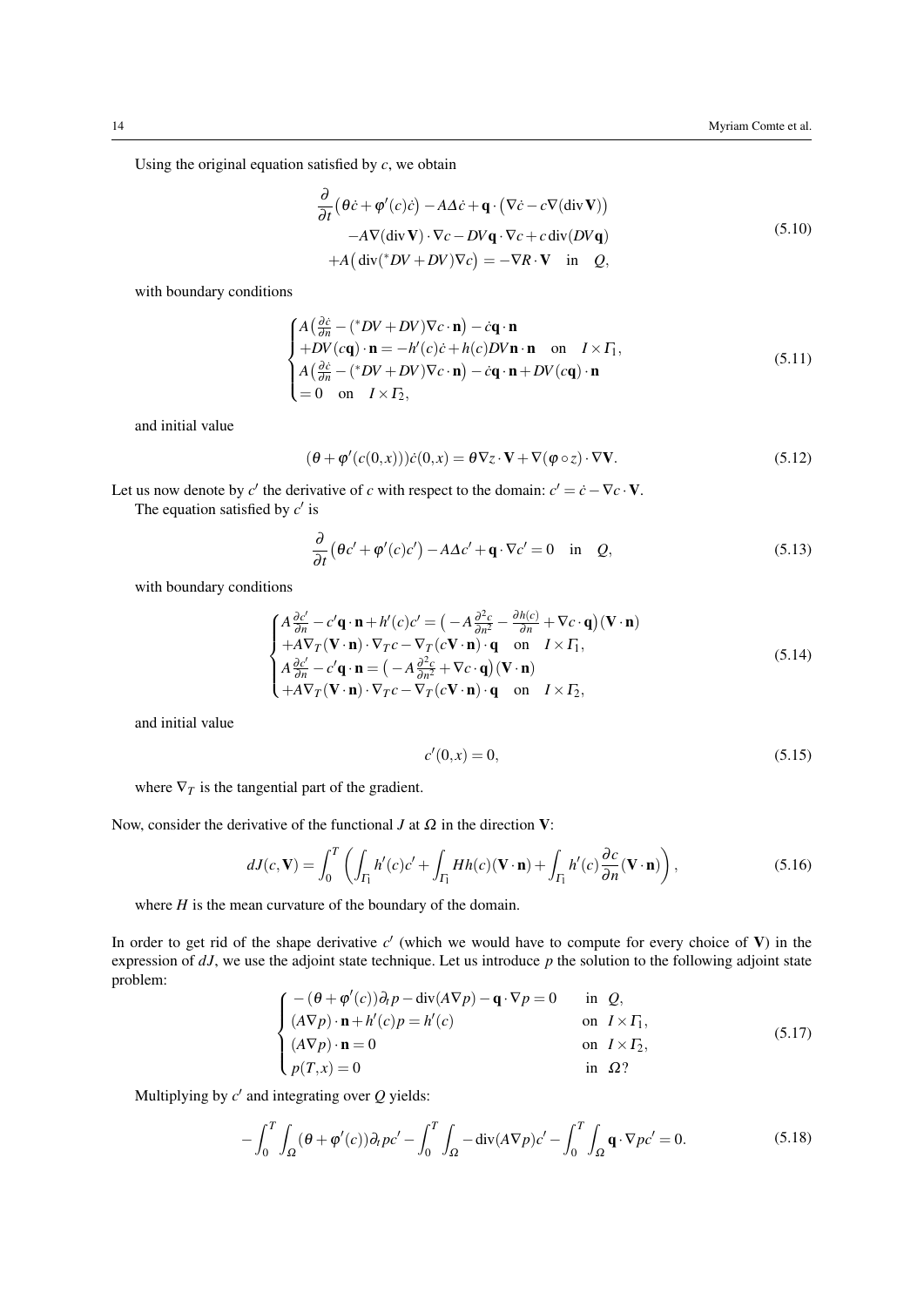Successive integrations by parts lead to

$$
\int_0^T \int_{\Omega} \partial_t (\theta c' + \varphi'(c)c')p - \int_{\Omega} (\theta + \varphi'(c(x,T)))c'(x,T)p(x,T) + \int_{\Omega} (\theta + \varphi'(c(x,0)))c'(x,0)p(x,0)
$$
  
+ 
$$
\int_0^T \int_{\Omega} A \nabla c' \cdot \nabla p - \int_0^T \int_{\Gamma} Ac' \frac{\partial p}{\partial n} + \int_0^T \int_{\Omega} p \operatorname{div}(\mathbf{q}c') - \int_0^T \int_{\Gamma} c' p \mathbf{q} \cdot \mathbf{n} = 0,
$$
 (5.19)

and finally

<span id="page-14-1"></span>
$$
\int_0^T \int_{\Omega} \partial_t (\theta c' + \varphi'(c)c')p - \int_0^T \int_{\Omega} \operatorname{div}(A \nabla c')p + \int_0^T \int_{\Gamma} A \frac{\partial c'}{\partial n} p - \int_0^T \int_{\Gamma} Ac' \frac{\partial p}{\partial n} + \int_0^T \int_{\Omega} p \operatorname{div}(\mathbf{q}c') - \int_0^T \int_{\Gamma} c' p \mathbf{q} \cdot \mathbf{n} = 0.
$$
\n(5.20)

On another hand, recall that

<span id="page-14-0"></span>
$$
\partial_t(\theta c' + \varphi'(c)c') - \operatorname{div}(A\nabla c' - \mathbf{q}c') = 0 \quad \text{in} \quad Q. \tag{5.21}
$$

Using [\(5.21\)](#page-14-0) in [\(5.20\)](#page-14-1) gives

$$
\int_0^T \int_{\Gamma} A \frac{\partial c'}{\partial n} p - \int_0^T \int_{\Gamma} A c' \frac{\partial p}{\partial n} - \int_0^T \int_{\Gamma} c' p \mathbf{q} \cdot \mathbf{n} = 0.
$$

Considering the boundary conditions satisfied by *p*, it follows that

<span id="page-14-2"></span>
$$
\int_0^T \int_{\Gamma} A \frac{\partial c'}{\partial n} p + \int_0^T \int_{\Gamma_1} h'(c) c' p - \int_0^T \int_{\Gamma} c' p \mathbf{q} \cdot \mathbf{n} = \int_0^T \int_{\Gamma_1} h'(c) c'.
$$
 (5.22)

We can now use [\(5.22\)](#page-14-2) in equation [\(5.16\)](#page-13-0) verified by  $dJ$  in order to get rid of  $c'$ :

$$
dJ(c,\mathbf{V}) = \int_0^T \left( \int_{\Gamma_1} h'(c)c' + \int_{\Gamma_1} Hh(c)(\mathbf{V} \cdot \mathbf{n}) + \int_{\Gamma_1} h'(c)\frac{\partial c}{\partial n}(\mathbf{V} \cdot \mathbf{n}) \right)
$$
  
\n
$$
= \int_0^T \left( \int_{\Gamma} A \frac{\partial c'}{\partial n} p + \int_{\Gamma_1} h'(c)c'p - \int_0^T \int_{\Gamma} c' p \mathbf{q} \cdot \mathbf{n} + \int_{\Gamma_1} Hh(c)(\mathbf{V} \cdot \mathbf{n}) + \int_{\Gamma_1} h'(c)\frac{\partial c}{\partial n}(\mathbf{V} \cdot \mathbf{n}) \right)
$$
  
\n
$$
= \int_0^T \left( \int_{\Gamma} A \nabla_T c \cdot \nabla_T (\mathbf{V} \cdot \mathbf{n}) p - A \frac{\partial^2 c}{\partial n^2} (\mathbf{V} \cdot \mathbf{n}) p - \nabla_T (c\mathbf{V} \cdot \mathbf{n}) \cdot \mathbf{q} p + \mathbf{q} \cdot \nabla c (\mathbf{V} \cdot \mathbf{n}) p \right)
$$
  
\n
$$
- \int_0^T \left( \int_{\Gamma_1} h'(c)\frac{\partial c}{\partial n}(\mathbf{V} \cdot \mathbf{n}) p - (Hh(c) + h'(c)\frac{\partial c}{\partial n})(\mathbf{V} \cdot \mathbf{n}) \right),
$$
\n(5.23)

where the last equality comes from using the boundary conditions satisfied by  $c'$ .

Now, note that

$$
\int_{\Gamma} A \nabla_{T} c \cdot \nabla_{T} (\mathbf{V} \cdot \mathbf{n}) p = - \int_{\Gamma} \text{div}_{T} (A p \nabla_{T} c) (\mathbf{V} \cdot \mathbf{n})
$$
\n
$$
= - \int_{\Gamma} A \nabla_{T} p \cdot \nabla_{T} c (\mathbf{V} \cdot \mathbf{n}) - \int_{\Gamma} p \, \text{div}_{T} (A \nabla_{T} c) (\mathbf{V} \cdot \mathbf{n}).
$$
\n(5.24)

On the other hand, we have

$$
\operatorname{div}_{T}(A\nabla_{T}c) = A\Delta_{T}c = A\Delta c - AH\frac{\partial c}{\partial n} - A\frac{\partial^{2}c}{\partial n^{2}}
$$
  
=  $\partial_{t}(\theta c + \varphi(c)) + \operatorname{div}(\mathbf{q}c) - AH\frac{\partial c}{\partial n} - A\frac{\partial^{2}c}{\partial n^{2}}$ . (5.25)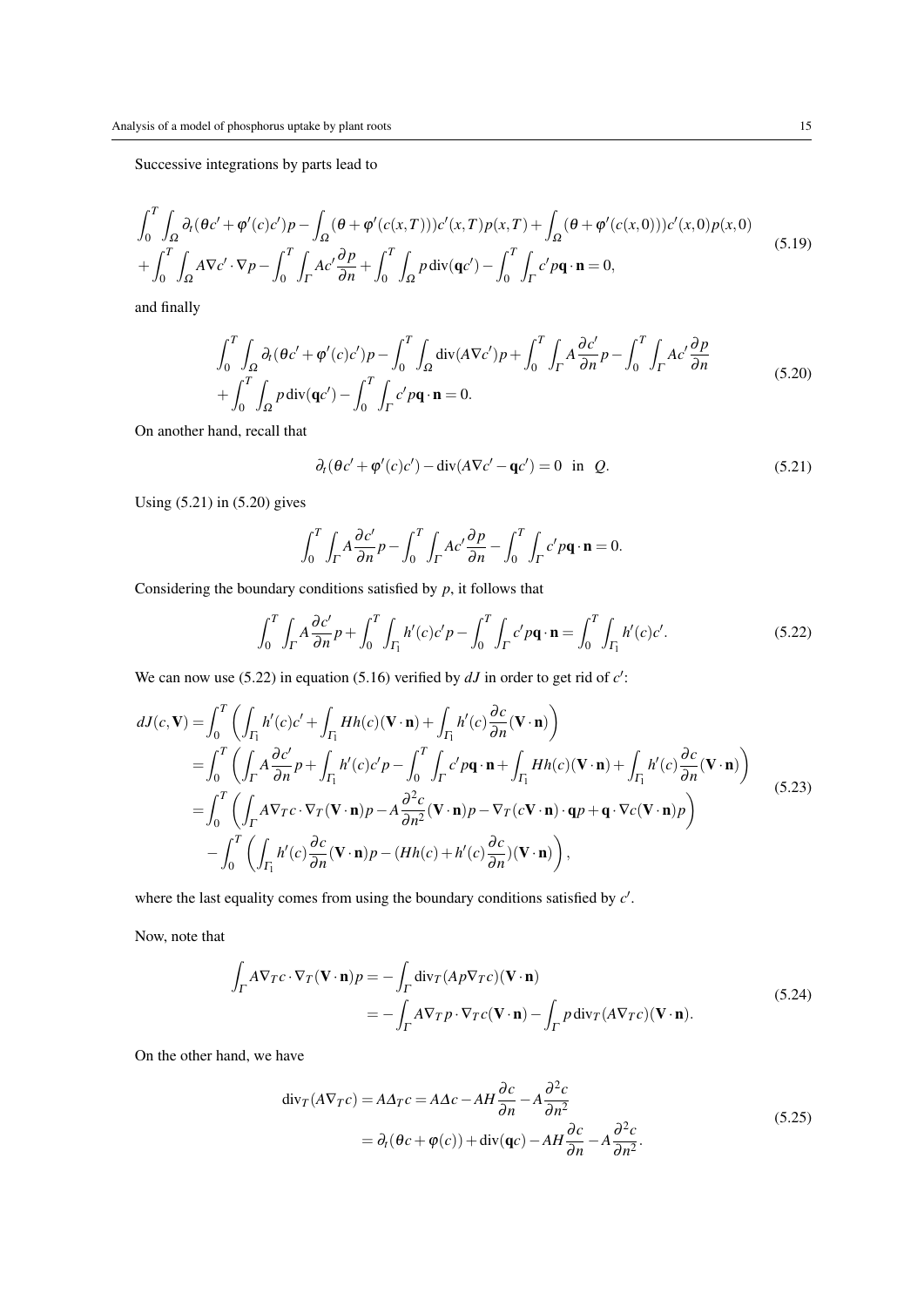It follows that

$$
\int_{\Gamma} A \nabla_{T} c \cdot \nabla_{T} (\mathbf{V} \cdot \mathbf{n}) p = - \int_{\Gamma} A \nabla_{T} p \cdot \nabla_{T} c (\mathbf{V} \cdot \mathbf{n}) - \int_{\Gamma} \partial_{t} (\theta c + \varphi(c)) p (\mathbf{V} \cdot \mathbf{n})
$$

$$
- \int_{\Gamma} \text{div}(\mathbf{q}c) p (\mathbf{V} \cdot \mathbf{n}) + \int_{\Gamma} A H \frac{\partial c}{\partial n} p (\mathbf{V} \cdot \mathbf{n}) + \int_{\Gamma} A \frac{\partial^{2} c}{\partial n^{2}} p (\mathbf{V} \cdot \mathbf{n}).
$$

Finally,

$$
dJ(c,\mathbf{V}) = -\int_0^T \left( \int_{\Gamma} A \nabla_{\Gamma} p \cdot \nabla_{\Gamma} c(\mathbf{V} \cdot \mathbf{n}) - \int_{\Gamma} c \nabla_{\Gamma} p \cdot \mathbf{q}(\mathbf{V} \cdot \mathbf{n}) + \int_{\Gamma} \partial_t (\theta c + \varphi(c)) p(\mathbf{V} \cdot \mathbf{n}) \right) + \int_0^T \left( \int_{\Gamma} A H \frac{\partial c}{\partial n} p(\mathbf{V} \cdot \mathbf{n}) - \int_{\Gamma_1} h'(c) \frac{\partial c}{\partial n} (\mathbf{V} \cdot \mathbf{n}) p + \int_{\Gamma_1} H h(c) (\mathbf{V} \cdot \mathbf{n}) + \int_{\Gamma_1} h'(c) \frac{\partial c}{\partial n} (\mathbf{V} \cdot \mathbf{n}) \right).
$$

Note that the shape gradient *dJ* is now expressed in the following convenient way:

$$
dJ(c, \mathbf{V}) = \int_{\Gamma} j(\mathbf{V} \cdot \mathbf{n}),
$$

where *j* does not depend on V.

With that in mind, a simple yet effective approach to maximize *J* consists in choosing **V** such that  $V \cdot n = j$ , i.e.  $V = jn$ . this brings

$$
dJ(c, \mathbf{V}) = \int_{\Gamma} j^2 > 0,
$$

which ensures that J increases as the domain is iteratively deformed.

Note that this method restricts the choice of the deformation, as **V** is taken colinear with **n**.

Numerical resolution of the state and adjoint equations in two spatial dimensions is carried out using the free finite element software [FreeFEM++.](#page-17-0) Spatial discretization is done using Lagrange P2 finite elements. The backward Euler method is applied for the discretization in time. Nonlinearities in the state equation are handled by Newton's method. A built-in adaptive anisotropic mesh refinement algorithm is used in order to improve accuracy near the boundary while preserving an acceptable computational cost. The constant volume constraint is enforced by a lagrange multiplier. Additionally, a minimum diameter constraint is put on the shape in order to prevent unsuitable deformations of the domain.

Numerical values used in this example are as follows:

- *F<sup>m</sup>* = 0.282 µmolcm−<sup>2</sup> d −1 , *K<sup>m</sup>* = 5.8×10−<sup>3</sup> µmolcm−<sup>3</sup> ,
- $-\kappa = 6.15$ ,  $b = 0.72$ ,
- $\theta = 0.35$  cm<sup>3</sup> cm<sup>-3</sup>,
- $A = 0.102$  cm<sup>2</sup>d<sup>-1</sup>,
- $-c<sup>0</sup> = 2.9 × 10<sup>-3</sup>$  μmol cm<sup>-3</sup>,
- $-$ **q** = 0, $R$  = 0.
- The initial shape is an ellipse of diameters 1.33 cm and 2.66 cm.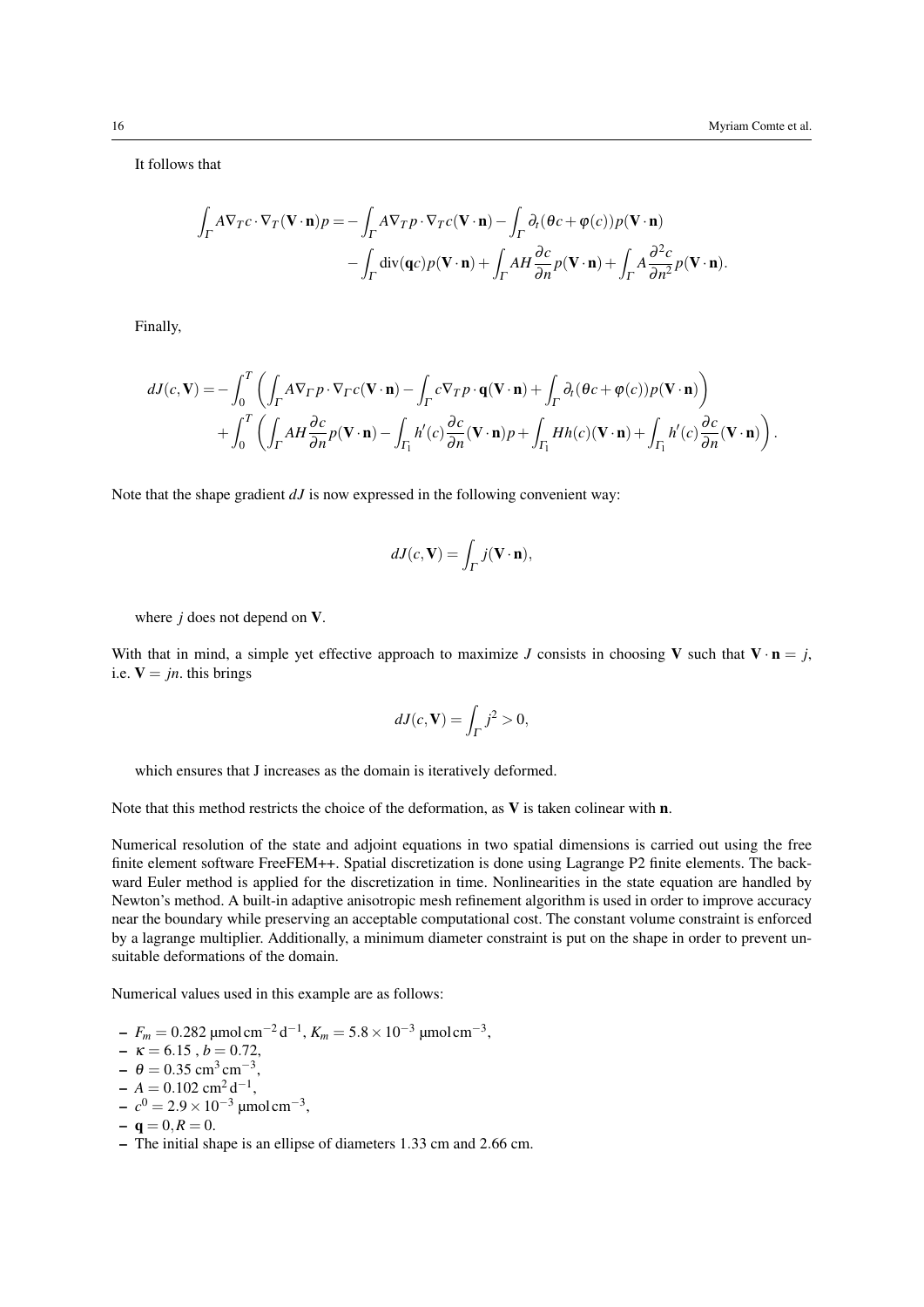

Fig. 2 Snapshots of the domain and P concentration at different steps of the shape optimization process



Fig. 3 Evolution of the total amount of absorbed P during the optimization process



Fig. 4 Evolution of the shape gradient *dJ* during the optimization process